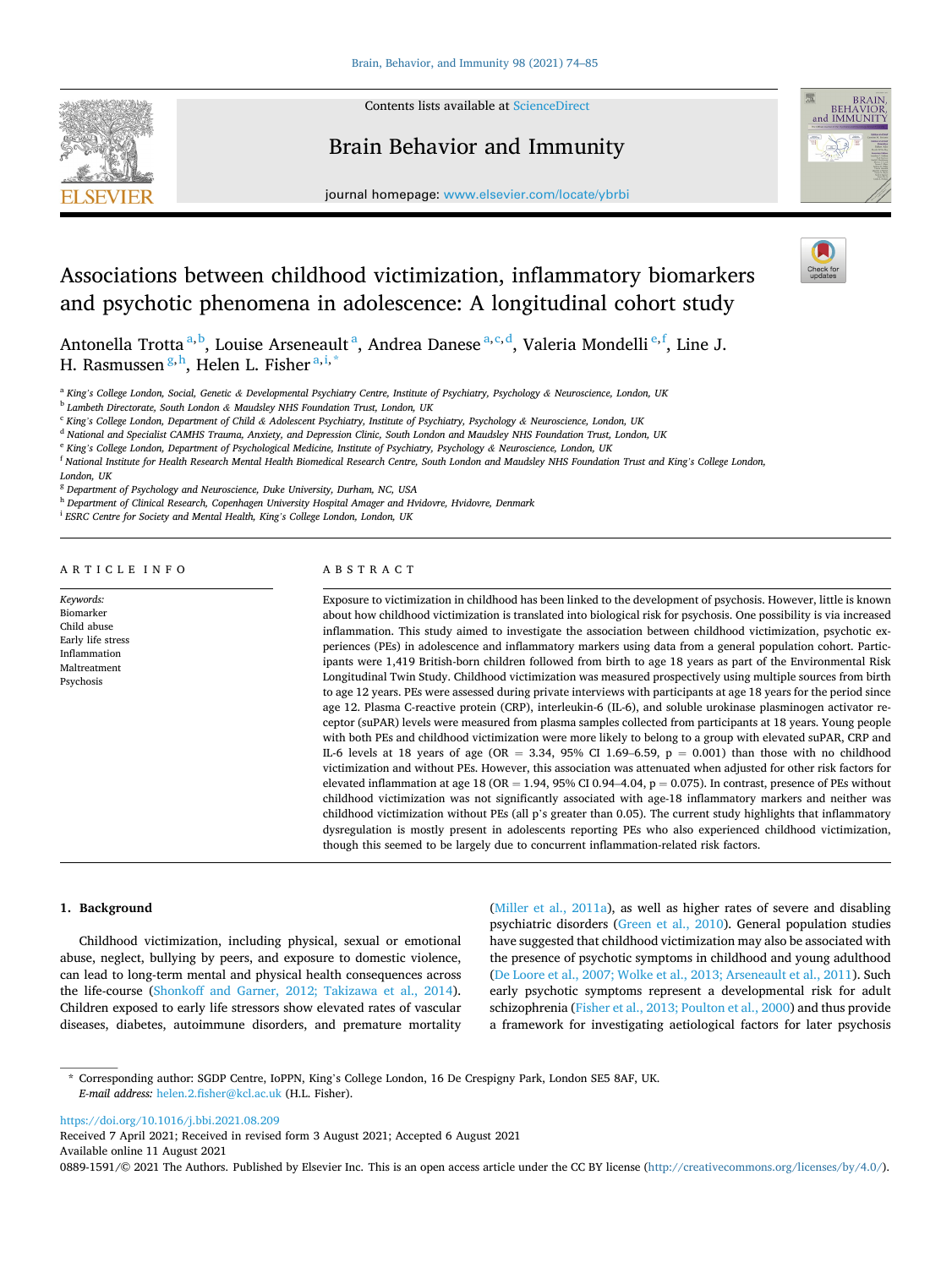([Kelleher et al., 2012a](#page-9-0)) as well as being potential targets for its prevention. Recent studies have shown that early biological changes are associated with psychotic disorders years later and may provide clues to the underlying pathophysiological mechanisms [\(English et al., 2018\)](#page-9-0).

One potential biological mechanism is inflammation. The immune system is the body's first response against pathogenic organisms that represent a threat and it resolves once the threat has passed [\(Johnson](#page-9-0)  [et al., 2013\)](#page-9-0). However, both human and animal studies suggest that childhood exposure to stress (such as victimization) can trigger a persistent inflammatory response, which could lead to the development of mental health problems through impacting on brain development, behavior and reactivity to later stressors ([Danese and Baldwin, 2017](#page-9-0)). For example, studies conducted in humans have reported associations between childhood victimization and higher concentrations of systemic markers of inflammation, such as the cytokine interleukin-6 (IL-6) and the acute phase reactant C-reactive protein (CRP), in blood or saliva samples ([Baldwin et al., 2018; Baumeister et al., 2016; Danese et al.,](#page-9-0)  [2007, 2011; Takizawa et al., 2015\)](#page-9-0).

Furthermore, recent studies showed that cumulative exposure to childhood maltreatment was associated with significant elevation in soluble urokinase plasminogen activator receptor (suPAR) in young adults ([Rasmussen et al., 2020](#page-10-0)) and mid-adulthood ([Rasmussen et al.,](#page-10-0)  [2019\)](#page-10-0). During immune and proinflammatory conditions, suPAR is released into the systemic circulation by the cleavage of the membranebound Urokinase receptor uPAR [\(Dekkers et al., 2000; Ostrowski et al.,](#page-9-0)  [2005\)](#page-9-0) that is expressed on immune and endothelial cells and involved in several cellular processes, including adhesion, differentiation, proliferation, and migration ([Blasi and Carmeliet, 2002\)](#page-9-0). While CRP and IL-6 are markers which are affected by acute fluctuations in inflammation levels, for instance as a result of infections [\(Hunter and Jones, 2015;](#page-9-0)  [Rhodes et al., 2011\)](#page-9-0), suPAR reflects a person's overall level of immune activity and has been shown to be predictive of low-grade chronic inflammation and organ damage ([Desmedt et al., 2017; Lyngbæk et al.,](#page-9-0)  [2013\)](#page-9-0), development and progression of disease, adverse clinical outcomes, and mortality ([Eugen-Olsen et al., 2010; Rasmussen et al., 2016](#page-9-0)), and thus is a useful additional measure of enduring inflammatory response.

A significant aetiological role for immune-related processes and inflammation has been shown in the pathophysiology of psychosis ([Sekar, 2016](#page-10-0)). Studies conducted mostly in animals have suggested that an increase in inflammatory biomarker levels may lead to decreased availability of serotonin, activation of the hypothalamic–pituitary-adrenal axis, and higher oxidative stress in the brain [\(Dantzer et al., 2008](#page-9-0)). There is limited evidence from cross-sectional human studies ([Miller](#page-10-0)  [et al., 2011b,](#page-10-0) 2014) that increased IL-6 and CRP levels occur in psychosis, although most studies conducted on human samples did not control for potential confounding factors known to influence cytokine levels. These findings are supported by longitudinal studies using general population samples, including the Avon Longitudinal Study of Parents and Children birth cohort (ALSPAC). Specifically, higher levels of proinflammatory cytokines in childhood were found to be associated with increased risk for psychotic symptoms in adolescence and early adulthood [\(Khandaker et al., 2014; Metcalf et al., 2017\)](#page-9-0) suggesting potential causal pathways between elevated inflammatory markers and psychosis. An abnormal biological response to stress persists at the onset of psychosis [\(Fraguas et al., 2019; Russell et al., 2015; Zajkowska and](#page-9-0)  [Mondelli, 2014](#page-9-0)), as well as predicting a poor treatment response ([Mondelli et al., 2015, 2020; Nettis et al., 2019](#page-10-0)). Inflammation might represent a common underlying mechanism for a multitude of physical and mental health problems including depression, schizophrenia, cardiovascular diseases and diabetes that also are likely to co-occur with each other ([Pradhan et al., 2001; Danesh et al., 2008; Khandaker et al.,](#page-10-0)  [2020; Metcalf et al., 2017\)](#page-10-0). It is plausible that exposure to childhood victimization increases levels of circulating inflammatory biomarkers which in turn trigger the development of psychotic phenomena. Indeed, studies have suggested that the increase in pro-inflammatory cytokines

seen in psychosis may be attributable to the effects of child maltreatment ([Corsi-Zuelli et al., 2019; Aas et al., 2017; Hepgul et al., 2012; Dennison](#page-9-0)  [et al., 2012\)](#page-9-0), however findings are still inconsistent ([Counotte et al.,](#page-9-0)  [2019\)](#page-9-0).

The timing of the impact of childhood victimization on inflammation in individuals with psychotic symptoms also remains unclear, and specifically whether the association is present among youth experiencing early manifestations of psychosis. This is important to ascertain to guide prevention efforts. To address this research question, we investigated the association between childhood victimization, inflammatory biomarkers and pre-clinical psychotic experiences in a populationrepresentative sample of children followed from birth to age 18. We hypothesized that higher levels of inflammatory biomarkers (CRP, IL-6 and suPAR) would be present among adolescents experiencing preclinical psychotic phenomena who had been victimized during childhood compared to those who had not been victimized and those without psychotic experiences.

# **2. Methods**

## *2.1. Study cohort*

Participants were members of the Environmental Risk (E-Risk) Longitudinal Twin Study, which tracks the development of a birth cohort of 2232 British children. The sample was drawn from a larger birth register of twins born in England and Wales in 1994–1995 ([Trouton et al., 2002\)](#page-10-0). Briefly, the E-Risk sample was constructed in 1999–2000, when 1116 families (93% of those eligible) with same-sex 5 year-old twins participated in home visit assessments ([Moffitt and E-Risk](#page-10-0)  [Study Team, 2002](#page-10-0)). This sample comprised 56% monozygotic (MZ) and 44% dizygotic (DZ) twin pairs; sex was evenly distributed within zygosity (49% male). E-Risk participants are representative of UK households across the spectrum of neighborhood socioeconomic conditions: 27.0% of E-Risk participants lived in "wealthy achiever" neighborhoods compared to 25.4% of households nationwide, 7.2% vs 11.5% lived in "urban prosperity" neighborhoods, 26.8% vs 27.4% lived in "comfortably off" neighborhoods, 13.2% vs 13.8% lived in "moderate means" neighborhoods, and 25.8% vs 21.2% lived in "hard-pressed" neighborhoods [\(Odgers et al., 2012\)](#page-10-0). E-Risk underrepresents urban prosperity neighborhoods because such households are likely to be childless.

Follow-up home visits were conducted when the children were aged 7 (98% participation), 10 (96%), 12 (96%), and 18 (93%) years. Home visits at ages 5, 7, 10, and 12 years included assessments with participants as well as their mother (or primary caretaker); the home visit at age 18 included structured interviews only with the participants. Each twin participant was assessed by a different interviewer. The average age of the twins at the time of the age-18 assessment was 18.4 years (*SD*  = 0.36); all structured interviews were conducted after the 18th birthday. There were no differences in family socioeconomic status (SES) assessed when the cohort was initially defined ( $\chi^2 = 0.86$ ,  $p =$ 0.65), age-5 IQ scores ( $t = 0.98$ ,  $p = 0.33$ ), or age-5 internalizing or externalizing behavior problems ( $t = 0.40$ ,  $p = 0.69$ , and  $t = 0.41$ ,  $p =$ 0.68, respectively), between those who did and did not take part at age 18.

The Joint South London and Maudsley and the Institute of Psychiatry Research Ethics Committee approved each phase of the study. Parents gave informed consent and twins gave assent between 5 and 12 years and then informed consent at age 18.

# *2.2. Materials*

#### *2.2.1. Childhood victimization*

Exposure to several types of victimization was assessed prospectively when the children were 5, 7, 10, and 12 years of age (the age 5 assessment enquired about victimization since birth).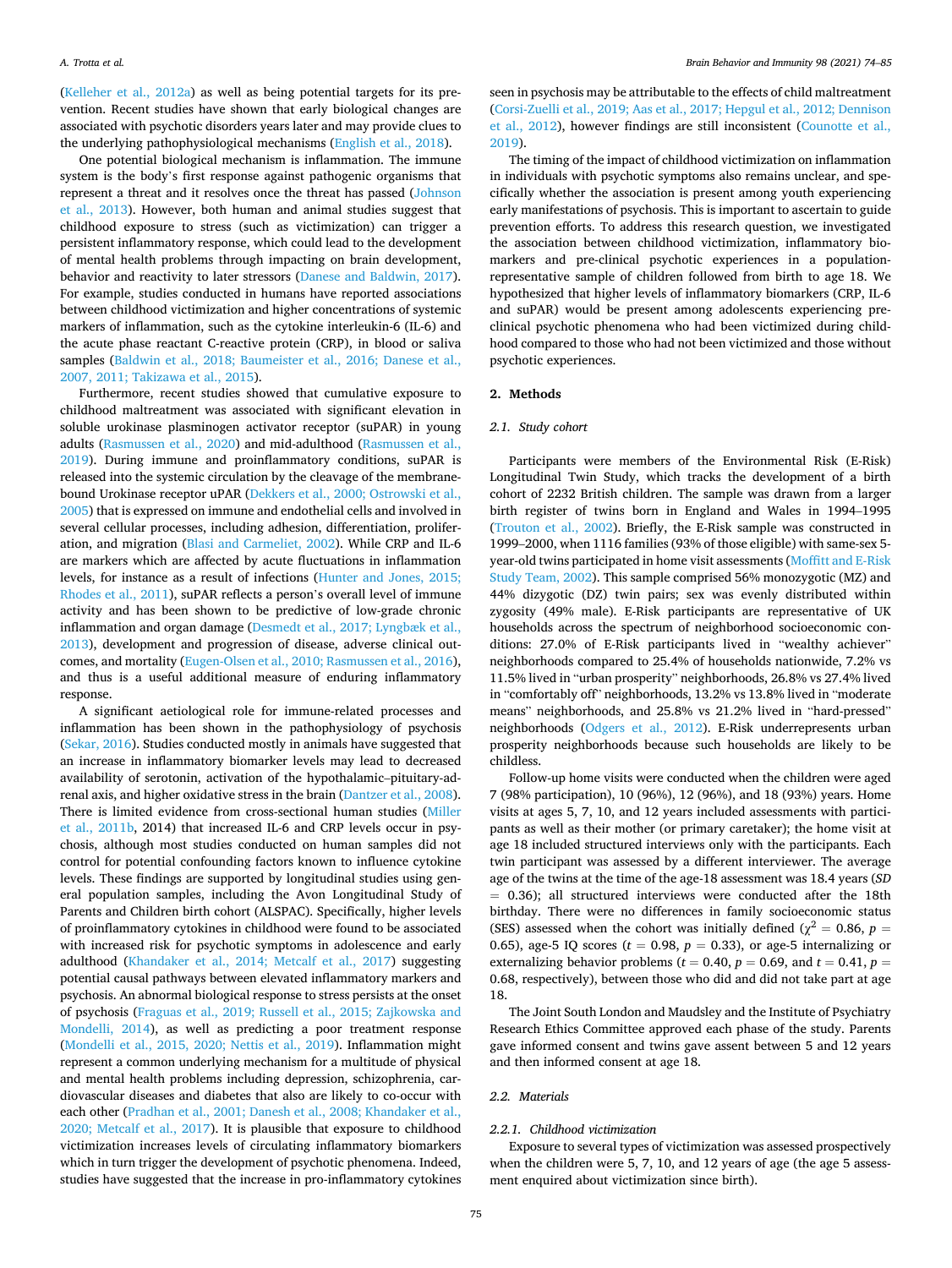## *A. Trotta et al.*

Dossiers were compiled for each child with cumulative information about exposure to domestic violence between the mother and her partner; frequent bullying by peers; physical maltreatment by an adult; sexual abuse; emotional abuse and neglect; and physical neglect.

The dossiers comprised reports of victimization from caregivers, recorded narratives of the caregiver interviews, recorded debriefings with research workers who had coded any indication of abuse and neglect at any of the successive home visits, information from clinicians whenever the study team made a child-protection referral, and reports from the children themselves concerning bullying. The dossiers were reviewed by two independent researchers and rated for the presence and severity (none/mild/severe) of each type of victimization. Inter-rater agreement between the coders exceeded 85% among the victimized cases, and discrepantly coded cases were resolved by consensus review. In the present study, each type of prospectively-reported victimization was dichotomized to represent none/mild (0) versus severe (1) victimization. Additional details about the prospective measure of childhood victimization have been reported previously ([Danese et al., 2016, Fisher](#page-9-0)  [et al., 2015\)](#page-9-0) and are provided in Appendix A.

We created a composite of 'any victimization' by combining all forms of prospectively reported severe victimization experiences. A severe rating of domestic violence, bullying by peers, physical abuse, sexual abuse, physical neglect, and/or emotional abuse/neglect equated to a rating of 'any severe victimization'. Among children in this study, 1641 (73.5%) had no severe childhood victimization experiences, 591 (26.5%) had 1 or more severe victimization experiences by age 12.

#### *2.2.2. Psychotic phenomena*

When participants were aged 12, they were privately interviewed about seven psychotic symptoms pertaining to delusions and hallucinations, with items including "have other people ever read your thoughts?", "have you ever thought you were being followed or spied on?", and "have you ever heard voices that other people cannot hear?". Items and interviewer notes were assessed by a psychiatrist expert in schizophrenia, a psychologist expert in interviewing children, and a child and adolescent psychiatrist to verify the validity of the symptoms. The item choice was guided by the Dunedin Study's age-11 interview protocol [\(Poulton et al., 2000\)](#page-10-0) and an instrument prepared for ALSPAC ([Schreier et al., 2009](#page-10-0)). Interviewers coded each experience 0, 1, 2 indicating respectively "not a symptom", "probable symptom", and "definite symptom". A conservative approach was taken in designating a child's report as a symptom. First, the interviewer probed using standard prompts designed to discriminate between experiences that were plausible (e.g., "I was followed by a man after school") and potential symptoms (e.g., "I was followed by an angel who guards my spirit"), and wrote down the child's narrative description of the experience. Second, items and interviewer notes were assessed by a psychiatrist expert in schizophrenia, a psychologist expert in interviewing children, and a child and adolescent psychiatrist to verify the validity of the symptoms. Third, because children were twins, experiences limited to the twin relationship (e.g., "My twin and I often know what each other are thinking") were coded as "not a symptom". Children were only designated as experiencing psychotic symptoms if they reported at least one definite symptom. This structured interview and coding procedure has been described in detail previously ([Polanczyk et al., 2010\)](#page-10-0). At age 12, 125 (5.9%) children were designated as experiencing at least 1 definite psychotic symptom. This is similar to the prevalence of psychotic symptoms in other community samples of children and adolescents ([Kelleher et al., 2012b; Horwood et al., 2008](#page-9-0)). We have previously shown that childhood psychotic symptoms in this cohort have good construct validity, sharing many of the genetic, social, neurodevelopmental, and behavioral risk factors and correlates as adult schizophrenia ([Polanczyk et al., 2010](#page-10-0)).

Each E-Risk participant was also privately interviewed at age 18 about 13 psychotic *experiences* occurring between ages 12 and 18. Seven items pertained to hallucinations and delusions (see [Polanczyk et al.,](#page-10-0) 

[2010\)](#page-10-0) and 6 items pertained to unusual experiences which drew on item pools since formalized in prodromal psychosis instruments including the Structured Interview for Prodromal Syndromes ([Miller et al., 2003](#page-10-0)) and the Prodromal Questionnaire ([Loewy et al., 2011\)](#page-10-0). These additional items included: "I have become more sensitive to lights or sounds"; "I feel as though I can't trust anyone"; "I worry that my food may be poisoned"; "People or places I know seem different"; "I believe I have special abilities or powers beyond my natural talents"; "My thinking is unusual or frightening". Interviewers coded each item 0, 1, 2 indicating respectively "not present", "probably present", and "definitely present". All 13 items were summed to create a psychotic *experiences* scale (range  $= 0-18$ ,  $M = 1.19$ ,  $SD = 2.58$ ). Just over 30% of participants had at least one psychotic *experience* between ages 12 and 18 (coded 1; n = 623, 30.2%), whereas 69.8% reported no psychotic experiences (coded 0; n  $= 1440$ ). This 30.2% prevalence is similar to the prevalence of selfreported psychotic experiences in other community samples of teenagers and young adults [\(Spauwen et al., 2004; Yung et al. 2009; Yosh](#page-10-0)[izumi et al., 2004\)](#page-10-0). These self-reported experiences capture a broader spectrum of more commonly occurring subthreshold psychotic phenomena than psychotic symptoms and have not been subject to clinical verification.

We additionally examined clinician-verified adolescent psychotic *symptoms* as a secondary outcome, using the same methodology as used at age 12 in this cohort (see above and [Polanczyk et al., 2010](#page-10-0)). Responses to the 7 hallucination/delusion items were verified by a team of clinicians, including child and adolescent psychiatrists, to capture more clinically pertinent psychotic symptoms. Between ages 12 and 18, 2.9%  $(n = 59)$  of participants were designated as having experienced at least 1 definite psychotic *symptom*.

# *2.2.3. Inflammatory biomarkers*

Venous blood was collected at age-18 follow-up from 1700 of the 2066 participants (82.3%) with EDTA tubes. Tubes were spun at 2500 g for 10 min and plasma samples obtained. Samples were stored at − 80C. Plasma samples were available for 1448 participants. Plasma CRP (high sensitivity CRP) was measured using enzyme-linked immunosorbent assay (ELISA) (Quantikine ELISA Kit DCRP00, R&D Systems) following the manufacturer's protocol. The coefficient of variation was 5.6%. Plasma IL-6 levels were measured using ELISA (Quantikine HS ELISA Kit HS600C, R&D Systems) following the manufacturer's protocol. The coefficient of variation was 12.6%. Plasma suPAR levels were analyzed using ELISA (suPARnosticAUTOFlex ELISA, ViroGatesA/S) following the manufacturer's protocol. The coefficient of variation was 6%.

# *2.2.4. Covariates*

To adjust for the potentially confounding effects of individual and family characteristics we included as covariates the study participants' biological sex and family SES. We have previously shown that childhood victimization is associated with elevated CRP levels in young women, independent of latent genetic influences and other key risk factors ([Baldwin et al., 2018](#page-9-0)). Similarly, low family SES is associated with high CRP levels ([Danese et al., 2009\)](#page-9-0) and psychotic phenomena ([Polanczyk](#page-10-0)  [et al., 2010\)](#page-10-0). Family SES at the age of 5 years was defined through a standardized composite of parental income, education and occupation. The three SES indicators were highly correlated  $(r = 0.57-0.67)$  and loaded significantly onto one latent factor. The population-wide distribution of the resulting factor was divided in tertiles for analyses ([Trzesniewski et al., 2006\)](#page-10-0).

Secondly, we adjusted for factors that are commonly associated with elevated inflammation and thus might confound the associations with psychotic experiences and childhood victimization. Body fat mass is strongly correlated with markers of chronic inflammation ([Festa et al.,](#page-9-0)  [2001\)](#page-9-0) and a dose-dependent effect of childhood maltreatment on higher body mass index (BMI) and hs-CRP has been shown in individuals with schizophrenia ([Aas et al., 2017\)](#page-9-0). BMI (kg/m<sup>2</sup>) was measured at age 18; overweight was defined as a BMI greater than or equal to 25 ( $n = 519$ ,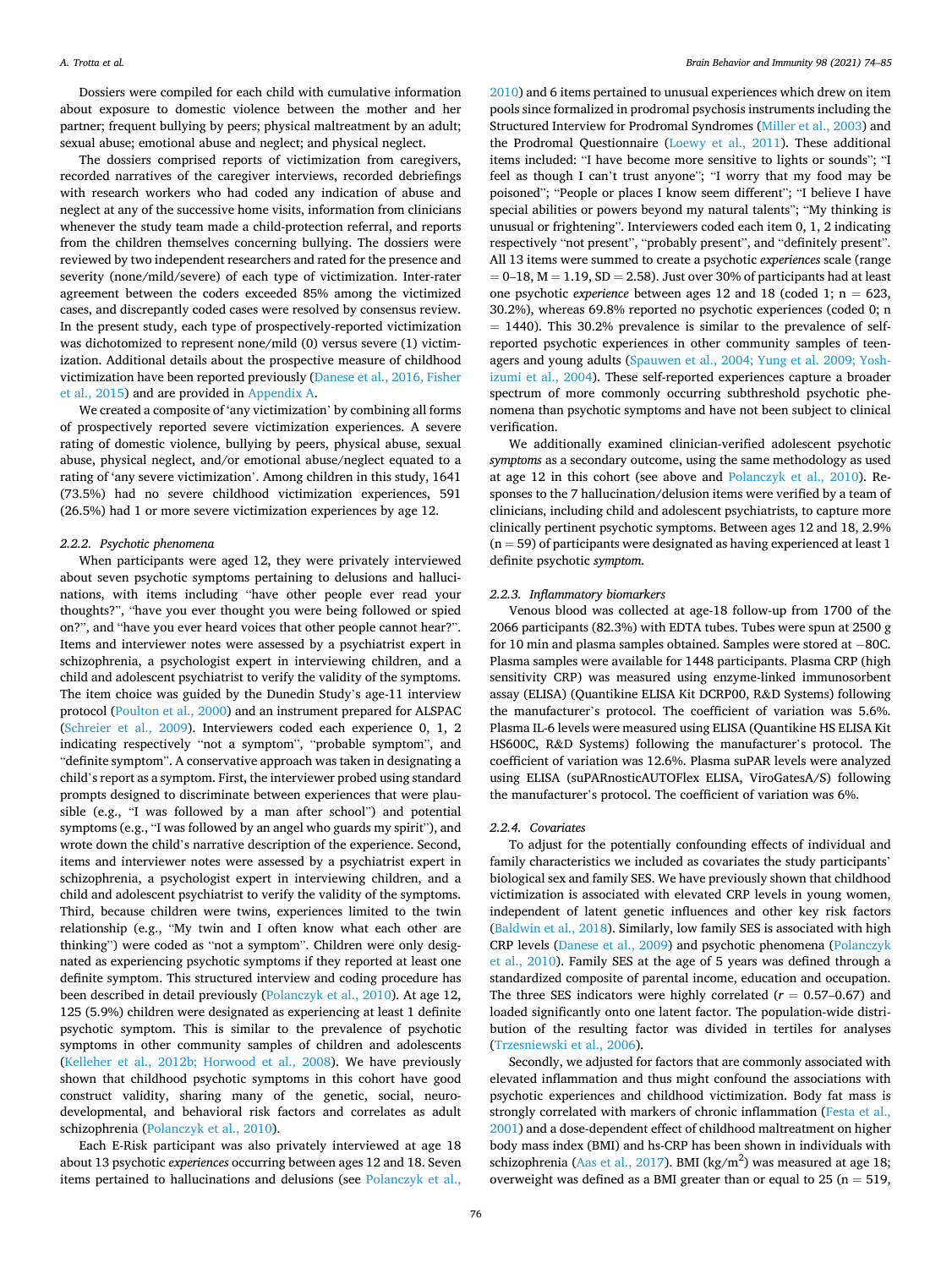25.6%). To account for the possible effect of unrecognized infectious and inflammatory disorders on inflammation levels ([Danese et al., 2011\)](#page-9-0), we adjusted for body temperature measured by trained research workers (via infrared digital ear thermometer Omron GT510) at the time of biomarker assessment at age 18. Daily cigarette smoking was assessed at age 18; current daily smokers ( $n = 461, 22.3%$ ) were participants who endorsed daily smoking within the past year. Researchers also recorded, at age 18, participants' current illness and injury and use of antiinflammatory medication (corticosteroids) within the past 2 weeks. The current illness or injury index is a count of 16 conditions present on the day of blood sample obtainment including: fever, swollen lymph glands, persistent cough, cold, influenza, asthma, repeated diarrhoea, eye pain/infection, bleeding gums, toothache, sore throat, tonsillitis, ear pain/infection, major bruising, major cuts (including tattoos), and sprains.

Furthermore, history of childhood victimization may contribute to the co-occurrence of depression and inflammation [\(Danese et al., 2009](#page-9-0)). As such, we controlled for the presence of depressive disorder over the previous 12 months assessed during the age-18 interview ( $n = 414$ , 20.1%) according to Diagnostic and Statistical Manual of Mental Disorders, Fourth Edition (DSM-IV) criteria ([American Psychiatric Associ](#page-9-0)[ation, 1994\)](#page-9-0). Individuals who develop post-traumatic stress disorder (PTSD) also show elevated inflammation levels ([Passos et al., 2015\)](#page-10-0) and we therefore adjusted for PTSD ( $n = 90, 4.4%$ ) assessed at age 18 according to DSM-5 criteria [\(American Psychiatric Association, 2013](#page-9-0)).

Finally, to test whether victimization specifically occurring in childhood was associated with inflammation, we adjusted analyses for victimization exposure during adolescence. Severe adolescent experiences of victimization between the ages of 12 and 18 years were assessed at age 18 when the twins were interviewed using the Juvenile Victimization Questionnaire 2nd revision (JVQ-R2; [Finkelhor et al., 2011;](#page-9-0)  [Hamby et al., 2004](#page-9-0)) adapted as a clinical interview (see [Fisher et al.,](#page-9-0)  [2015](#page-9-0) for full details). Exposure to seven different types of victimization (crime, peer or sibling violence, cyber-victimization, sexual abuse, maltreatment, family violence, and neglect) during adolescence were each coded on a 3-point scale (0 indicating no exposure, 1 indicating probable or less severe exposure, and 2 indicating definite or severe exposure). In this study, 1332 adolescents (64.6%) had no severe victimization experiences, and 730 (35.4%) were exposed to 1 or more types of severe victimization during adolescence.

# *2.3. Statistical analyses*

Stata, version 15, was used for all analyses [\(StataCorp, 2017\)](#page-10-0). Of the 2066 children who participated in the E-Risk Study assessments at age 18 years, 1447 had complete data for psychotic experiences (PEs), childhood victimization (CV), age-18 CRP, IL-6 and suPAR levels. Furthermore, as done previously [\(Rasmussen et al., 2020](#page-10-0)) participants with levels greater than 4 SDs above the means of CRP ( $n = 18$ ), IL-6 (n  $=$  7) or suPAR (n  $=$  3) levels were excluded as they were likely to have acute trauma, infections, or pathology [\(Pearson et al., 2003\)](#page-10-0), leaving a total of 1419 participants in the study sample. Participants with complete data did not differ from those with missing data with regard to age-5 family SES ( $\chi^2(2) = 2.2$ ,  $p = 0.326$ ), but significant differences were present in terms of childhood victimization ( $\chi^2(1) = 5.8$ , p = 0.016) and sex ( $\chi^2(1) = 6.2$ , p = 0.013).

Both CRP and IL-6 levels were log-transformed to improve normality of their distributions, as previously done [\(Rasmussen et al, 2020](#page-10-0)). We calculated mean differences in age-18 CRP, IL-6 and suPAR across the following four groups and compared them using t-tests: 1) children with no severe victimization and without age-18 PEs (controls;  $n = 753$ ), 2) children with no severe victimization and with age-18 PEs (PE only;  $n =$ 266), 3) children with any severe victimization and without age-18 PEs (CV only;  $n = 235$ ), 4) children with any severe victimization and with age-18 PEs (CV + PE;  $n = 165$ ).

We used ordinary least squares regression, reporting unstandardized

B and standardized β coefficients with 95% confidence intervals (CIs), to test for the association between PEs and continuous measures of CRP, IL-6 and suPAR levels in individuals presenting with and without severe childhood victimization.

In addition, we previously performed a latent class analysis (LCA) that combined ln(CRP), ln(IL-6), and suPAR to classify participants into groups based on each participant's levels of the 3 biomarkers, accounting for clustering of twins within families [\(Rasmussen et al., 2020](#page-10-0)). This combined approach is important as high suPAR levels have been found to be positively correlated with CRP and IL-6 both in general and clinical populations [\(Rasmussen et al., 2019; Zimmermann et al., 2012](#page-10-0)), which may be due to unmeasured, latent influences. LCA is a personcentered technique that classifies individuals into groups based on a profile of variables, in this case each participant's level (i.e., elevated or low) of the 3 biomarkers. The advantages of LCA over other statistical models is that the optimal number of classes is decided using clear fit statistics, and people are assigned to classes using probabilistic routines, allowing hypothesis testing for different models and reducing the amount of subjectivity in model choice. Each person has a probability of membership in each subgroup, as opposed to an absolute assignment given by other methodologies. LCA-related techniques have been increasingly used in previous studies including childhood victimisation and inflammation ([Lacey et al., 2020\)](#page-10-0), as well as in different fields to investigate longitudinal trajectories of physical health functions [\(Schu](#page-10-0)macher & [Kraft, 2007\)](#page-10-0) and genome analysis [\(Norton et al., 2014](#page-10-0)).

For CRP we used the established clinical cut-off to identify participants with high CRP levels (3 mg/L [to convert to nanomoles per liter, multiplied by 9.524]); thus, high CRP level indicates a CRP level greater than  $3 \text{ mg/L}$  (n = 287; 20.6%). Clinical cut-offs for suPAR and IL-6 have not yet been established. To identify participants with high suPAR or high IL-6 levels, we chose a cut-off for each that corresponded to a similar percentage as high CRP level; thus, high suPAR level indicates a suPAR level greater than 3.81 ng/mL ( $n = 286$ ; 20.6%), and high IL-6 level indicates an IL-6 level greater than  $1.48$  pg/mL (n = 286; 20.6%). The latent class analysis was conducted in MPlus, version 7.4, accounting for clustering of twins within families and was reported in our previous paper on inflammation in this cohort [\(Rasmussen et al.,](#page-10-0)  [2020\)](#page-10-0). In our study, we examined fit statistics for 2 to 6 groups. The best solution appeared to be either a 3- or 4-class solution, with the entropy test favoring the 3-class solution and the chi-square difference test favoring the 4-class solution. The difference between the solutions is that the 4-class solution divided the final 3-class solution group into participants with 'high' and 'very high' values on all three inflammation biomarkers. One participant with extreme values was excluded from the Latent Class Analysis ([Rasmussen et al., 2020\)](#page-10-0). The LCA identified 3 inflammation groups of individuals: low levels of all 3 biomarkers, elevated CRP and IL-6 levels, and elevated CRP, IL-6, and suPAR levels (Supplementary Table B1). We used multinomial logistic regression, reporting ORs with 95% CIs, to test for the association between PEs and the 3 inflammation groups, in individuals presenting with and without severe childhood victimization.

All associations were adjusted for the non-independence of twin observations (Model 1) using the Huber-White variance estimator ([Williams, 2000\)](#page-10-0). We also checked whether these associations were robust after controlling for (i) sex and family SES (Model 2); (ii) plus from the age-18 assessment: being overweight, body temperature, daily smoking, current illness and injury, and use of anti-inflammatory medications over the past 2 weeks (Model 3); and (iii) all of the aforementioned covariates plus past-year depressive disorder and PTSD (Model 4).

We conducted a series of sensitivity analyses. Firstly, we replaced self-reported PEs with the presence/absence of any clinician-verified psychotic symptoms (PS) at age 18. Secondly, we used age-12 clinician-verified psychotic symptoms to explore longitudinal associations with age-18 inflammation. We tested in the whole sample whether the four groups of children with and without severe childhood victimization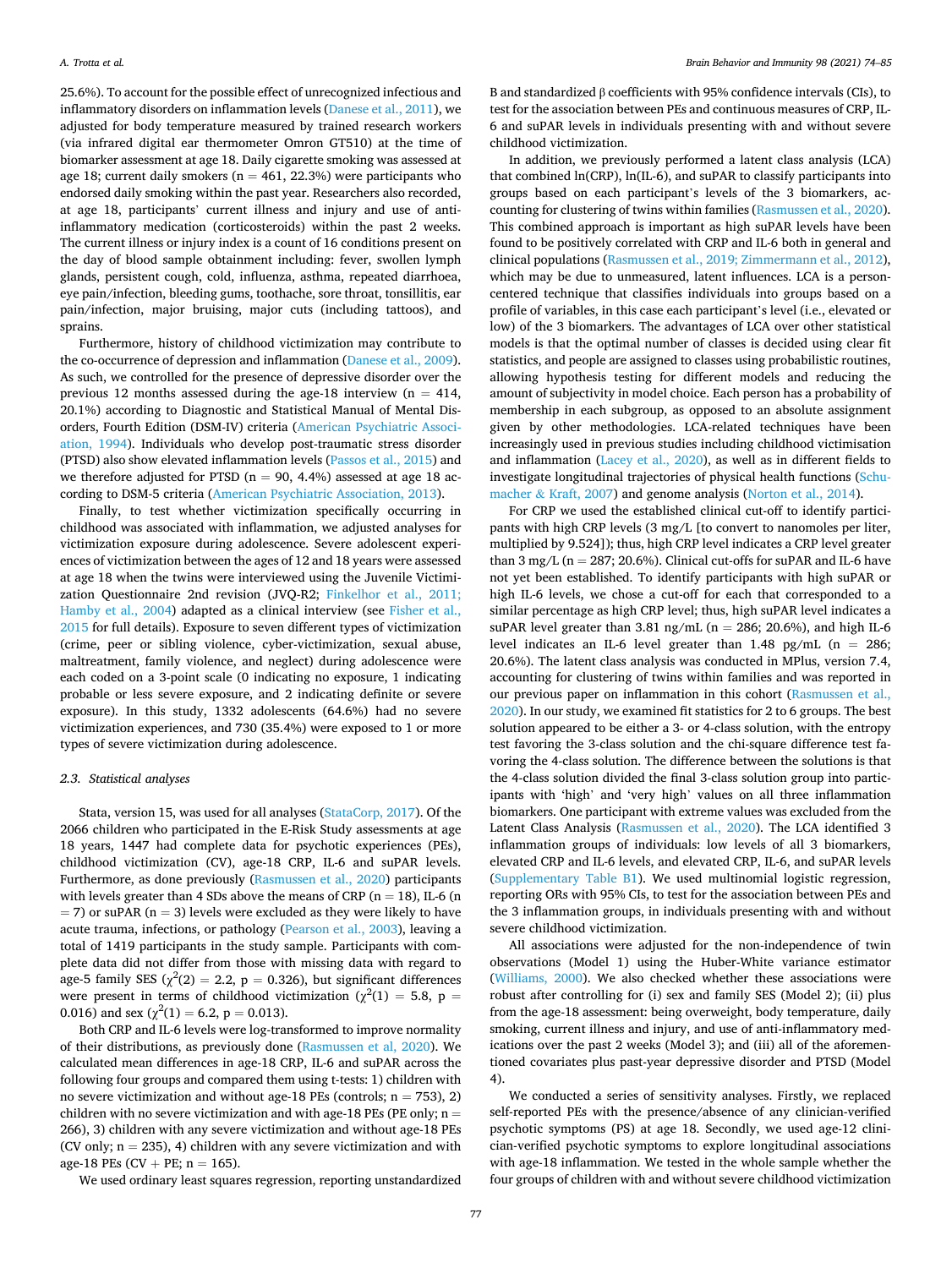and clinician-verified psychotic symptoms at age 12 (controls:  $n = 949$ ; PS only:  $n = 37$ ; CV only:  $n = 341$ ; CV + PS:  $n = 51$ ) differed in their CRP, IL-6 and suPAR levels and the combined inflammation groups at age 18. Thirdly, we included adolescent victimization in the main models to explore whether it accounted for associations between childhood victimization, psychotic phenomena and inflammatory makers (Model 5).

## **3. Results**

# *3.1. Do adolescents with psychotic experiences (PEs) have elevated inflammation levels?*

Of the 1419 individuals, a total of 431 reported one or more PEs between ages 12 and 18 (30.4%). Young adults with one or more PEs had higher BMI, lower family SES in childhood, were more likely to have been exposed to any severe victimization in childhood, smoke cigarettes, have a current illness or injury, and suffer from major depression and PTSD compared to participants without PEs (Table 1). There were no differences for biological sex, use of anti-inflammatory medications and body temperature between young adults with and without PEs.

Participants with PEs between ages 12 and 18 had higher mean levels of suPAR, but not CRP or IL-6 at 18 years of age compared to participants without PEs (Table 1). There was also a significantly higher prevalence of individuals with PEs within the elevated CRP, IL-6 and suPAR combined group. When the inflammatory biomarkers were analysed separately ([Table 2,](#page-5-0) Model 1), there was a significant association between PEs and suPAR (B = 0.13, 95% CI 0.01–0.25, p = 0.035), though it became non-significant after adjusting for covariates ([Table 2](#page-5-0), Models 2–4). No associations were found for CRP or IL-6. Moreover, participants with PEs between ages 12 and 18 had two-fold greater odds of combined elevated levels of CRP, IL-6 and suPAR at age 18 compared with those without PEs [\(Table 2,](#page-5-0) Model 1), and this association remained significant after controlling for participants' sex and family SES ([Table 2](#page-5-0), Model 2). However, when body temperature, being overweight, daily smoking, current illness and injury, anti-inflammatory medication, depression and PTSD at age 18 were entered into the model the association was attenuated and became non-significant ([Table 2](#page-5-0), Models 3 and 4).

Similarly, in a sensitivity analysis when we restricted the analyses to clinician-verified psychotic symptoms at age 18, participants with these symptoms had three times greater odds of having combined elevated levels of CRP, IL-6 and suPAR at age 18 than those without these symptoms (Supplementary Table B2, Model 1). This association remained significant after adjusting for confounders (Table B2, Models  $2-4$ ).

In a second sensitivity analysis, psychotic symptoms at age 12 were significantly associated with high CRP and high IL-6 at age 18, both separately and combined (Table B3) and the associations were robust to confounders (Table B3, Models 2–4). No association was found between childhood psychotic symptoms and high suPAR at age 18 (Table B3, Models 1–4).

# *3.2. Do associations between PEs and inflammation at age 18 vary by exposure to childhood victimization?*

[Fig. 1](#page-6-0) shows the mean levels of each inflammatory biomarker at age 18 stratified by the four study groups (controls, PE only, CV only, CV + PE). Mean levels of CRP at age 18, and to a very small extent levels of suPAR, appeared to be highest in the  $CV + PE$  group, whilst levels of IL-6 were highest in the CV only group ([Fig. 1\)](#page-6-0).

[Table 3](#page-7-0) shows the associations between the study groups and the age-18 inflammatory biomarker levels. Individuals with childhood victimization and adolescent PEs were more likely to have high suPAR levels (B  $= 0.33, 95\% \text{ CI} = 0.13 - 0.53, p = 0.001)$  than controls. The association remained significant after adjusting for sex and childhood SES [\(Table 3](#page-7-0),

**Table 1** 

Characteristics of the sample ( $n = 1419$ ) and inflammatory biomarker levels at age 18 between those with and without adolescent psychotic experiences (PEs).

| Variables                                | Total<br>sample<br>$N =$<br>1419 | PEs<br>absent<br>$n =$<br>988 | PEs<br>present<br>$n = 431$ | Group<br>differences | p value |
|------------------------------------------|----------------------------------|-------------------------------|-----------------------------|----------------------|---------|
|                                          |                                  |                               |                             |                      |         |
| Male, No. (%)                            | 666                              | 452                           | 214                         | $\chi^2(1) = 1.8$    | 0.175   |
|                                          | (46.9)                           | (45.8)                        | (49.7)                      |                      |         |
| Low family                               | 480                              | 300                           | 180                         | $\chi^2(2) =$        | < 0.001 |
| socioeconomic                            | (33.8)                           | (30.4)                        | (41.8)                      | 25.1                 |         |
| status, No. (%)                          |                                  |                               |                             |                      |         |
| Any severe                               | 400                              | 235                           | 165                         | $\chi^2(2) =$        | < 0.001 |
| childhood                                | (28.2)                           | (23.8)                        | (38.3)                      | 31.2                 |         |
| victimization, No.                       |                                  |                               |                             |                      |         |
|                                          |                                  |                               |                             |                      |         |
| (%)                                      |                                  |                               |                             |                      |         |
| Overweight, No. (%)                      | 343                              | 224                           | 119                         | $\chi^2(1) = 4.2$    | 0.040   |
|                                          | (24.6)                           | (23.1)                        | (28.2)                      |                      |         |
| Daily smoking, No./                      | 330/                             | 176/                          | 154/                        | $\chi^2(1) =$        | < 0.001 |
| total No. (%)                            | 1417                             | 986                           | 431                         | 53.7                 |         |
|                                          | (23.3)                           | (17.9)                        | (35.7)                      |                      |         |
| Body temperature,                        | 36.34                            | 36.34                         | 36.35                       | $t = 0.26$           | 0.793   |
| mean (SE), $^{\circ}$ C                  | (0.02)                           | (0.02)                        | (0.03)                      |                      |         |
| Anti-inflammatory                        | 17/                              | 14/988                        | 3/431                       | $\chi^2(1) = 1.3$    | 0.251   |
| medication use,                          | 1419                             | (1.4)                         | (0.7)                       |                      |         |
| No./total No. (%) <sup>a</sup>           | (1.2)                            |                               |                             |                      |         |
| Current illness or                       | 335                              | 207                           | 128                         | $\chi^2(1) =$        | < 0.001 |
| injury <sup>b</sup>                      | (23.6)                           |                               |                             | 12.7                 |         |
|                                          |                                  | (21.0)                        | (29.7)                      |                      |         |
| Major depression,                        | 274                              | 116                           | 158                         | $\chi^2(1) =$        | < 0.001 |
| No. (%)                                  | (19.3)                           | (11.8)                        | (36.7)                      | 119.9                |         |
| PTSD, No. (%)                            | 90                               | 20                            | 70                          | $\chi^2(1) =$        | < 0.001 |
|                                          | (4.37)                           | (1.4)                         | (11.3)                      | 101.7                |         |
| Inflammatory<br>biomarkers,<br>mean (SE) |                                  |                               |                             |                      |         |
| suPAR level, ng/mL                       | 3.23                             | 3.19                          | 3.32                        | $t = 2.44$           | 0.015   |
|                                          | (0.02)                           | (0.03)                        | (0.05)                      |                      |         |
| CRP level, $mg/Lc$                       | 2.34                             | 2.25                          | 2.55                        | $t = 1.39$           | 0.165   |
|                                          | (0.10)                           | (0.11)                        | (0.20)                      |                      |         |
|                                          |                                  | 1.20                          |                             | $t = 0.33$           | 0.742   |
| IL-6 level, $pg/mLc$                     | 1.20                             |                               | 1.18                        |                      |         |
|                                          | (0.03)                           | (0.04)                        | (0.05)                      |                      |         |
| Inflammation                             |                                  |                               |                             | $\chi^2(2) = 9.6$    | 0.008   |
| groups, No. (%)                          |                                  |                               |                             |                      |         |
| Low Inflammation                         | 1057                             | 749                           | 308                         |                      |         |
|                                          | (76.0)                           | (77.2)                        | (73.3)                      |                      |         |
| Elevated CRP and IL-                     | 249                              | 175                           | 74                          |                      |         |
| 6                                        | (17.9)                           | (18.0)                        | (17.6)                      |                      |         |
| Elevated CRP, IL-6<br>and suPAR          | 84 (6.0)                         | 46<br>(4.7)                   | 38 (9.1)                    |                      |         |

*Notes*: Overweight = body mass index (BMI) greater than or equal to 25 (calculated as weight in kilograms divided by height in meters squared); CRP, Creactive protein; IL-6, interleukin 6; PTSD, post-traumatic stress disorder; suPAR, soluble urokinase plasminogen activator receptor. Results from the log transformed data have been exponentiated. Statistically significant results (*p <*

0.05) are presented in bold text.<br><sup>a</sup> Any use of anti-inflammatory medication (corticosteroids) in the past 2 weeks.

 $<sup>b</sup>$  The current illness or injury index is a count of 16 conditions present on the</sup> day of blood sample obtainment including: fever, swollen lymph glands, persistent cough, cold, influenza, asthma, repeated diarrhoea, eye pain/infection, bleeding gums, toothache, sore throat, tonsillitis, ear pain/infection, major bruising, major cuts (incl. tattoos), sprains.<br><sup>c</sup> Log-transformed (natural logarithm).

Model 2), however the effect was attenuated and no longer significant after adjustment for potential covariates at age 18 [\(Table 3,](#page-7-0) Models 3 and 4). No significant associations were evident for the other inflammatory biomarkers.

Participants with childhood victimization only showed higher suPAR  $(B = 0.21, 95\% \text{ CI} = 0.05{\text -}0.36, p = 0.008)$  levels compared to the control group ([Table 3,](#page-7-0) Model 1). The associations were non-significant when potential confounders were included in the model ([Table 3](#page-7-0),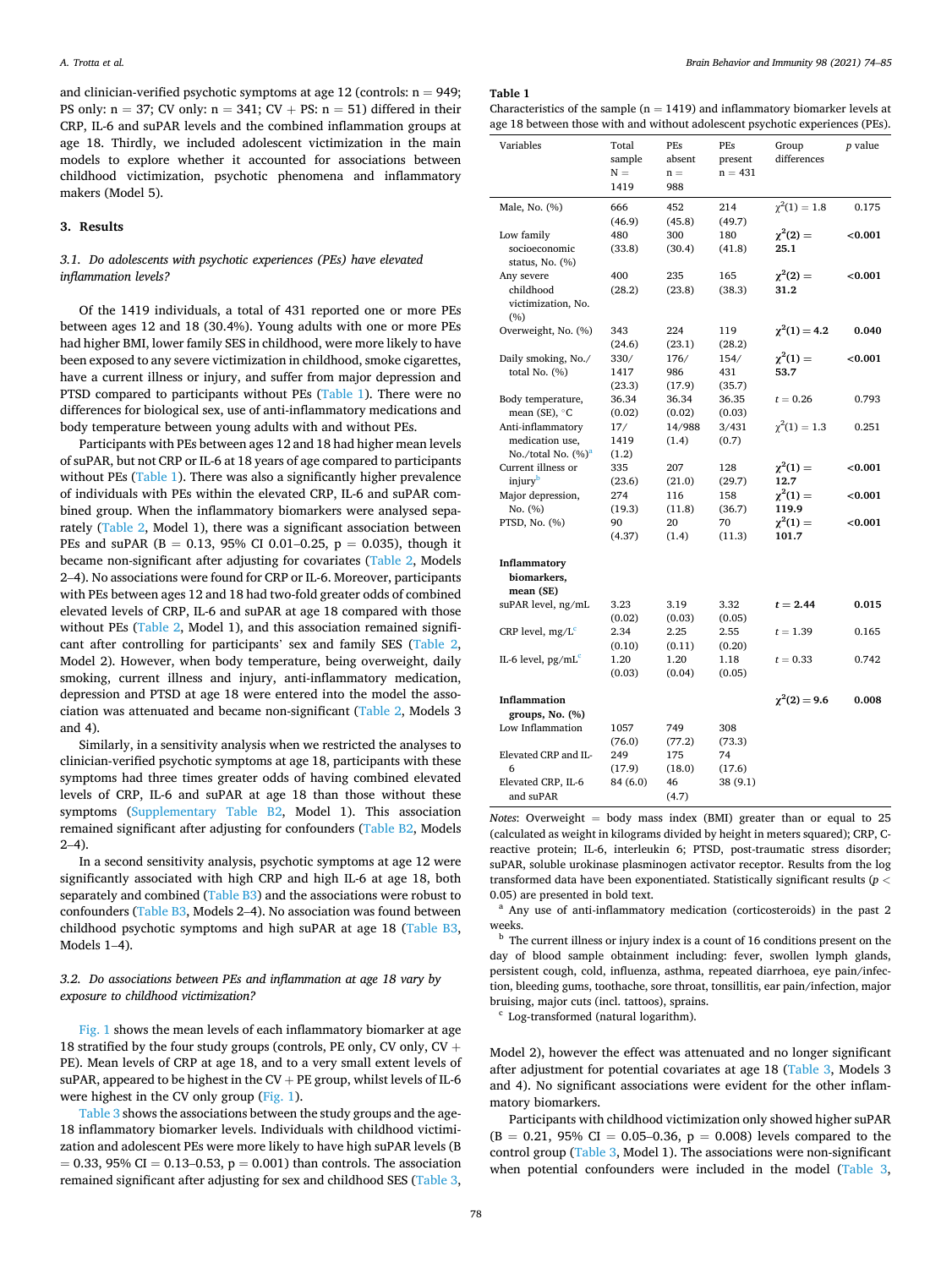#### <span id="page-5-0"></span>**Table 2**

| Association between levels of inflammatory biomarkers at age 18 and adolescent psychotic experiences ( $n = 1419$ ). |  |  |
|----------------------------------------------------------------------------------------------------------------------|--|--|
|----------------------------------------------------------------------------------------------------------------------|--|--|

| Inflammation<br>variables              | Model 1 <sup>a</sup>       |                            |                     | Model $2^{\mathsf{b}}$        |                               |                           | Model $3c$                    |                               |                           | Model $4d$                 |                            |                           |
|----------------------------------------|----------------------------|----------------------------|---------------------|-------------------------------|-------------------------------|---------------------------|-------------------------------|-------------------------------|---------------------------|----------------------------|----------------------------|---------------------------|
|                                        | B (95% CI)                 | $\beta$ (95%<br>CI)        | p value             | B (95%<br>CD                  | $\beta$ (95% CI)              | $\boldsymbol{p}$<br>value | B (95% CI)                    | $\beta$ (95%<br>CI)           | $\boldsymbol{p}$<br>value | B (95%<br>CI)              | $\beta$ (95%<br>CI)        | $\boldsymbol{p}$<br>value |
| <b>Inflammatory</b><br>markers         |                            |                            |                     |                               |                               |                           |                               |                               |                           |                            |                            |                           |
| suPAR                                  | 0.13(0.01;<br>0.25)        | 0.14<br>(0.01;<br>0.27)    | 0.035               | 0.11<br>$(-0.01;$<br>0.22)    | 0.12<br>$(-0.01;$<br>0.24)    | 0.064                     | 0.02<br>$(-0.09;$<br>0.12)    | 0.02<br>$(-0.10;$<br>0.13)    | 0.757                     | 0.00<br>$(-0.11;$<br>0.11) | 0.00<br>$(-0.11;$<br>0.12) | 0.960                     |
| <b>CRP</b>                             | 0.03<br>$(-0.14;$<br>0.20) | 0.02<br>$(-0.10;$<br>0.14) | 0.748               | 0.02<br>$(-0.15;$<br>0.19)    | 0.02<br>$(-0.11;$<br>0.14)    | 0.804                     | $-0.05$<br>$(-0.22;$<br>0.11) | $-0.04$<br>$(-0.16;$<br>0.08) | 0.512                     | 0.01<br>$(-0.16;$<br>0.18) | 0.01<br>$(-0.12;$<br>0.13) | 0.930                     |
| $IL-6$                                 | 0.00<br>$(-0.07;$<br>0.07) | 0.00<br>$(-0.12;$<br>0.11) | 0.962               | $-0.02$<br>$(-0.09;$<br>0.05) | $-0.03$<br>$(-0.14;$<br>0.08) | 0.626                     | $-0.05$<br>$(-0.12;$<br>0.02) | $-0.07$<br>$(-0.18;$<br>0.04) | 0.202                     | 0.02<br>$(-0.10;$<br>0.05) | 0.04<br>$(-0.15;$<br>0.08) | 0.543                     |
| <b>Inflammation</b><br>groups          |                            |                            |                     |                               |                               |                           |                               |                               |                           |                            |                            |                           |
|                                        | OR (95%<br>CD              | p value                    | OR (95%)<br>CI)     | p value                       | OR (95%)<br>CD                | $\boldsymbol{p}$<br>value | OR (95%)<br>CD                | p value                       |                           |                            |                            |                           |
| Low<br>Inflammation                    | [reference]                |                            | [reference]         |                               | [reference]                   |                           | [reference]                   |                               |                           |                            |                            |                           |
| <b>Elevated CRP</b><br>and IL-6        | 1.03(0.75;<br>1.41)        | 0.861                      | 1.00(0.73;<br>1.38) | 0.992                         | 0.86(0.62;<br>1.19)           | 0.373                     | 0.98(0.70)<br>1.38)           | 0.926                         |                           |                            |                            |                           |
| Elevated CRP,<br>$IL-6$ , and<br>suPAR | 2.01(1.22;<br>3.30)        | 0.006                      | 1.89(1.15;<br>3.12) | 0.012                         | 1.47(0.88;<br>2.43)           | 0.138                     | 1.46(0.87;<br>(2.48)          | 0.155                         |                           |                            |                            |                           |

*Notes*: B, unstandardized beta coefficient for ordinary least squares regression model, in which a 1-unit change in the variable (e.g., psychotic experiences) is associated with a corresponding change in B, holding all other variables constant; β, standardized beta coefficient; CI, confidence interval; CRP, C-reactive protein; IL-6, interleukin 6; OR, odds ratio derived using multinomial logistic regression; suPAR, soluble urokinase plasminogen activator receptor. The N within each model is restricted to participants with non-missing data on all variables included in the multivariate models. The comparison group is those who did not report any psychotic

experiences at age 18. Statistically significant results ( $p < 0.05$ ) are presented in bold text.<br><sup>a</sup> Model 1: adjusted for the non-independence of twin observations, sex and family socio-economic status.<br><sup>b</sup> Model 2: adju

<sup>d</sup> Model 4: adjusted for the non-independence of twin observations, sex and family socio-economic status, body temperature, overweight, daily smoking, current illness and injury, anti-inflammatory medication, plus major depression and post-traumatic stress disorder measured at age 18.

Models 2–4) even when further adjusting for adolescent victimization (Table B4). No significant associations were evident for the other inflammatory biomarkers. Individuals in the PE only group did not show a significant elevation in any of the inflammatory biomarkers (see [Table 3](#page-7-0)).

When we repeated the analyses for the combined inflammation groups, those with childhood victimization and adolescent PEs had three times greater odds of having elevated levels of CRP, IL-6 and suPAR than individuals in the control group [\(Table 4](#page-8-0), Model 1), however the association was reduced when adjusted for confounders at age 18 [\(Table 4](#page-8-0), Models 2–4; and Table B4).

Longitudinal analyses of the association between study groups at age 12 and inflammatory biomarkers at age 18, showed that victimized-only children were more likely to have high suPAR levels compared to controls (Table B5, Models 1–2), but the association fell short of statistical significance after adjustment for body temperature, overweight, daily smoking, current illness, and anti-inflammatory medication (Table B5, Model 3). Participants with childhood psychotic symptoms who had additionally experienced childhood victimization had significantly higher IL-6 levels at age 18 compared to controls (no CV and no age-12 PS), also after adjustment for potential covariates and adolescent victimization (Table B5, Model 5). In terms of the combined inflammation groups, those with CV-only and those with  $CV + PS$  had significantly elevated levels of CRP, IL-6 and suPAR at age 18 compared to those with low inflammation levels (Table B5, Model 1). However, after adjustment for all covariates and adolescent victimization, only the children with  $CV + PS$  had significantly elevated levels of all three inflammatory biomarkers (Table B5, Model 5).

## **4. Discussion**

In this longitudinal cohort study, we investigated associations between childhood victimization, psychotic phenomena, and inflammatory biomarkers in adolescence. First, our cross-sectional analyses showed that adolescents with PEs had higher mean levels of suPAR but not of CRP and IL-6 when compared to adolescents without PEs, however the association was not significant after adjustment for covariates. We also found that those with PEs were more likely to belong to a small group of participants (6% of the sample) with elevated levels of all three inflammatory markers when considered together than those without PEs. However, these associations were not robust to covariates, with associations becoming substantially attenuated after adjustment for concurrent inflammation-related risk factors. The longitudinal analyses showed that children presenting with clinician-verified psychotic symptoms at age 12 were more likely to belong to the group with both elevated CRP and IL-6 levels at age 18. Previous cross-sectional and longitudinal studies ([Howren et al., 2009; Miller et al., 2014; Nielsen](#page-9-0)  [et al., 2015](#page-9-0)) have suggested that increased IL-6, CRP and suPAR levels might occur in adult psychosis. These results support the hypothesis that an inflammatory process might be involved in psychosis although it might be moderated by other risk factors for inflammation [\(Mondelli](#page-10-0)  [and Vernon, 2019; Sabherwal et al., 2016; Smyth and Lawrie, 2013](#page-10-0)). Interestingly, in contrast with previous findings, in our sample we did not find a specific association between CRP, IL-6 and psychotic phenomena in young adults when inflammatory biomarkers were analysed separately. It is possible that the null findings could be due to random measurement error due to diurnal variation of inflammation levels ([Rudnicka et al., 2007\)](#page-10-0) which might increase the likelihood of null findings.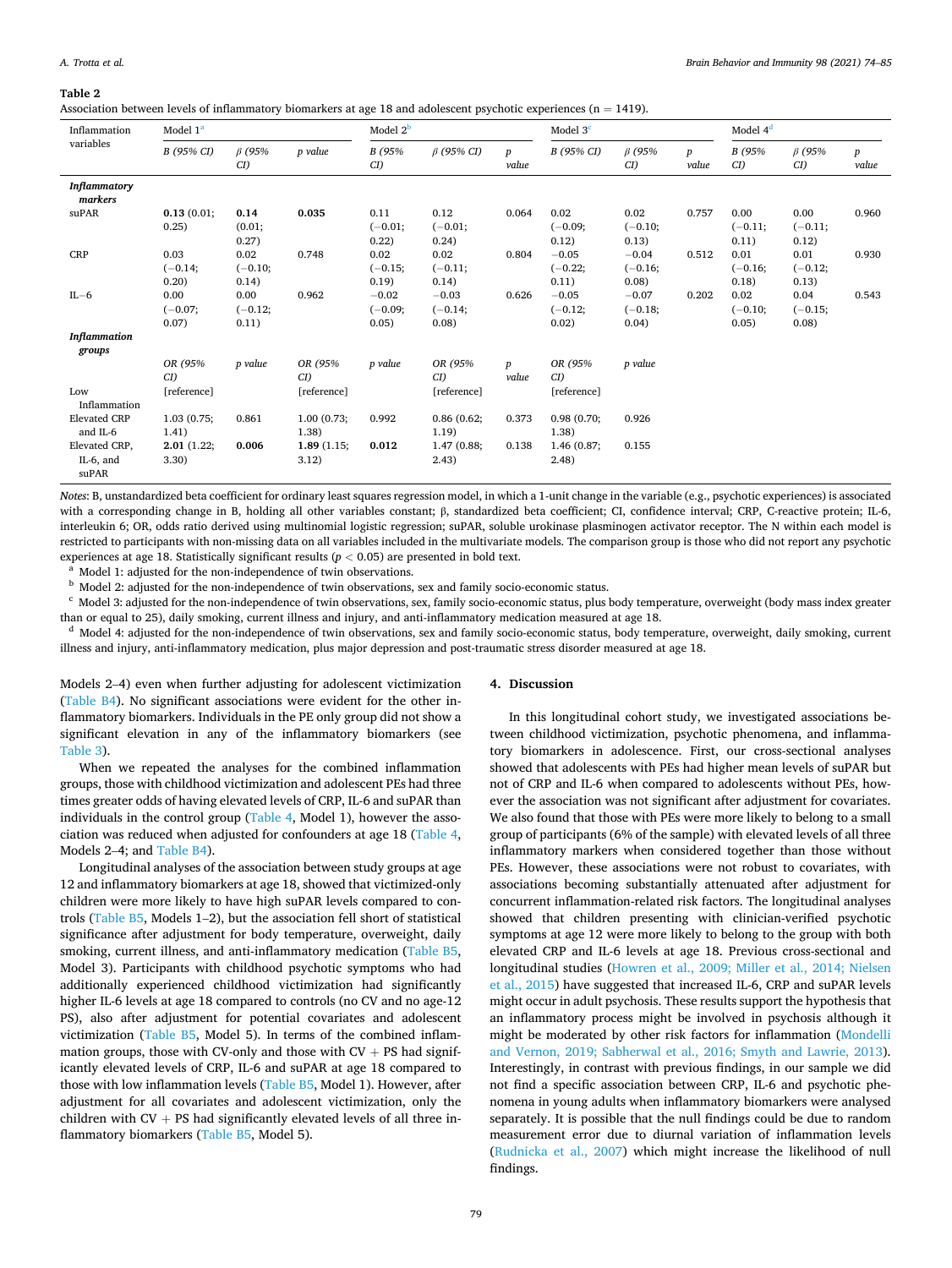<span id="page-6-0"></span>

Notes: CRP, C-reactive protein; CV, childhood victimization; IL-6, interleukin-6; PE, psychotic experiences between ages 12-18 years; suPAR, soluble urokinase plasminogen activator receptor. Study groups: 1) children with no severe victimization and without adolescent psychotic experiences (controls; n=753); 2) children with no severe victimization and with adolescent psychotic experiences (PE only; n=266); 3) children with any severe victimization and without adolescent psychotic experiences (CV only; n=235); 4) children with any severe victimization and with adolescent psychotic experiences  $(CV + PE, n=165)$ . Error bars indicate standard errors.

**Fig. 1.** Mean levels of inflammatory biomarkers at age 18 stratified by adolescent psychotic experiences and/or exposure to childhood victimization. Notes: CRP, Creactive protein; CV, childhood victimization; IL-6, interleukin-6; PE, psychotic experiences between ages 12–18 years; suPAR, soluble urokinase plasminogen activator receptor. Study groups: 1) children with no severe victimization and without adolescent psychotic experiences (controls;  $n = 753$ ); 2) children with no severe victimization and with adolescent psychotic experiences (PE only;  $n = 266$ ); 3) children with any severe victimization and without adolescent psychotic experiences (CV only; n = 235); 4) children with any severe victimization and with adolescent psychotic experiences (CV + PE; n = 165). Error bars indicate standard errors.

Previous studies have shown that a history of childhood victimization is associated with elevated CRP levels [\(Danese et al., 2007; Cope](#page-9-0)[land et al., 2014; Baumeister et al., 2016;](#page-9-0) [Takizawa et al., 2015; Baldwin](#page-10-0)  [et al., 2018\)](#page-10-0). However, we did not find associations between childhood victimization and CRP (or IL-6) in this study when the biomarkers were studied individually. CRP and IL-6 are traditionally utilised in research studies to capture levels of inflammation, but they may mix chronic and acute effects due to their sensitivity to short-term influences and involvement in the acute-phase response ([Hunter and Jones, 2015;](#page-9-0)  [Rhodes et al., 2011](#page-9-0)), leading to variability in findings [\(Baumeister et al.,](#page-9-0)  [2016\)](#page-9-0). The 6–12-year window in our study between exposure to victimization and assessment of inflammation may have resulted in us being unable to detect such acute fluctuations in the levels of these biomarkers. Indeed, associations between childhood victimization and the newer biomarker suPAR, the stability of which over time makes it a more reliable index of cumulative inflammation over the life course ([Desmedt et al., 2017\)](#page-9-0), were found in our study in the unadjusted models. suPAR has repeatedly been shown to be associated with adverse childhood experiences [\(Rasmussen et al., 2019, 2020\)](#page-10-0) and adult stressful life events ([Bourassa et al., 2021\)](#page-9-0), while CRP and IL-6 were not consistently associated with these stressors. Furthermore, in relation to PEs, we found that associations between adolescent PEs and inflammatory biomarkers were present only in those who had also experienced childhood victimization. This tentatively suggests that a history of childhood victimization may have a significant role in explaining the cooccurrence of psychotic experiences and elevated inflammation in adolescence.

In this prospective cohort study, we observed the strongest associations between childhood victimization, adolescent psychotic experiences and inflammation at age 18 when combining biomarkers, however the association was reduced after adjusting for body temperature, being overweight, daily smoking, current illness and injury, anti-inflammatory medication, major depressive disorder and PTSD at age 18 and also victimization during adolescence. This might indicate that specific risk factors for inflammation can intervene in the association with childhood victimization and psychotic phenomena. Individuals with a history of childhood victimization are more likely to engage in risky health behaviors, such as smoking and use of medication, as well as be obese, which may explain the relationship between early victimization, inflammation, and psychotic phenomena [\(Danese and Baldwin, 2017;](#page-9-0)  [Ramiro et al, 2010](#page-9-0)). Recently, epidemiological studies have shown the presence of immunometabolic dysregulations in patients with depression ([Lamers et al., 2020\)](#page-10-0) and psychosis ([Nettis et al., 2019\)](#page-10-0). Stratification of patients according to immunometabolic markers may therefore help to identify subgroups of individuals more likely to respond to specific therapies [\(Milaneschi et al 2020](#page-10-0)). Future research is required to explore such stratification in general population samples and the potential for this to inform preventive interventions.

A recent *meta*-analysis also suggested that 24.2% of children exposed to a traumatic event meet the criteria for depression [\(Vibhakar et al.,](#page-10-0)  [2019\)](#page-10-0) and that childhood maltreatment might lead to victimization by peers in adolescence ([Benedini et al., 2016](#page-9-0)), thus also pointing to potential explanations for our findings. Nonetheless, our longitudinal associations between childhood psychotic symptoms and higher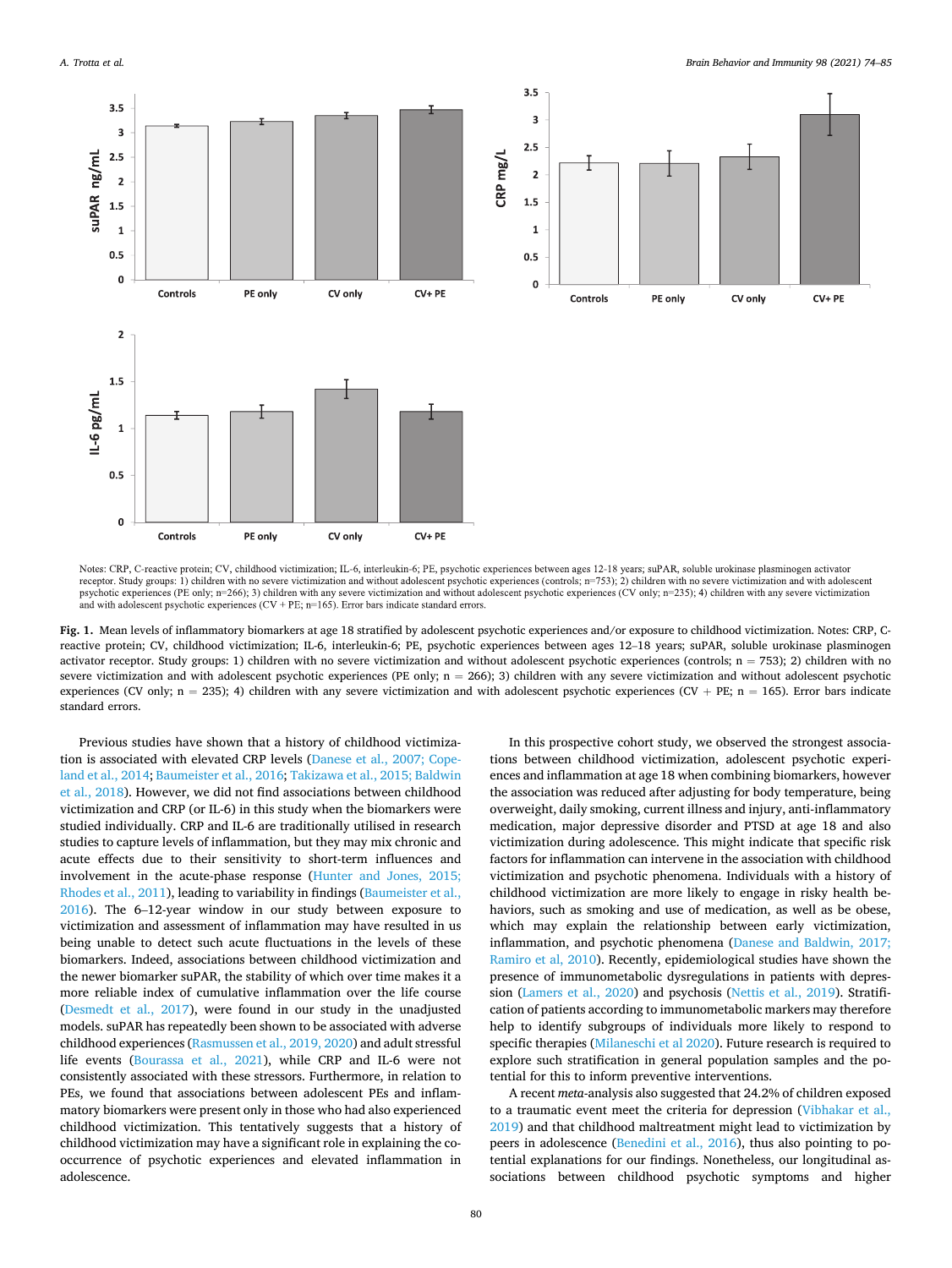#### <span id="page-7-0"></span>**Table 3**

Association between childhood victimization, adolescent psychotic experiences and high levels of inflammatory markers at age 18.

| Inflammation                                        | PE only $(n = 266)$          |                              |                           | CV only $(n = 235)$     |                        |         | $CV + PE (n = 165)$          |                              |         |
|-----------------------------------------------------|------------------------------|------------------------------|---------------------------|-------------------------|------------------------|---------|------------------------------|------------------------------|---------|
| variables                                           | B (95% CI)                   | $\beta$ (95% CI)             | $\boldsymbol{p}$<br>value | B (95% CI)              | $\beta$ (95% CI)       | p value | B (95% CI)                   | $\beta$ (95% CI)             | p value |
| <b>Inflammatory markers</b><br>Model 1 <sup>a</sup> |                              |                              |                           |                         |                        |         |                              |                              |         |
| suPAR                                               | $0.09(-0.05;$<br>0.23)       | $0.09(-0.06)$<br>0.25)       | 0.230                     | 0.21(0.05)<br>0.36)     | 0.22(0.06)<br>0.39)    | 0.008   | 0.33(0.13; 0.53)             | 0.35(0.14; 0.57)             | 0.001   |
| <b>CRP</b>                                          | $-0.04(-0.24;$<br>0.16)      | $-0.03(-0.17)$<br>0.11)      | 0.683                     | $0.10(-0.12;$<br>0.33)  | $0.08(-0.09)$<br>0.24) | 0.361   | $0.20(-0.07)$<br>0.48)       | $0.15(-0.05;$<br>0.35)       | 0.145   |
| $IL-6$                                              | $0.02(-0.06)$<br>0.11)       | $0.04 (-0.10;$<br>0.17)      | 0.578                     | 0.11(0.00;<br>0.23)     | 0.18(0.00;<br>0.36)    | 0.053   | $0.03(-0.09)$<br>0.14)       | $0.04(-0.13;$<br>0.22)       | 0.638   |
| Model $2^{\rm b}$                                   |                              |                              |                           |                         |                        |         |                              |                              |         |
| suPAR                                               | $0.05(-0.08;$<br>0.18)       | $0.05(-0.09;$<br>0.20)       | 0.457                     | $0.14 (-0.01)$<br>0.30) | $0.15(-0.01;$<br>0.32) | 0.066   | 0.30(0.11; 0.49)             | 0.32(0.12; 0.52)             | 0.002   |
| <b>CRP</b>                                          | $-0.06$ ( $-0.26$ )<br>0.14) | $-0.04(-0.19;$<br>0.10)      | 0.566                     | $0.08(-0.15;$<br>0.31)  | $0.06(-0.11)$<br>0.22) | 0.485   | $0.21(-0.07)$<br>(0.48)      | $0.15(-0.05;$<br>0.35)       | 0.138   |
| $IL-6$                                              | $0.01(-0.08)$<br>0.09        | $0.01(-0.12;$<br>0.15)       | 0.866                     | $0.09(-0.03)$<br>0.21)  | $0.14(-0.05)$<br>0.33) | 0.148   | $0.00(-0.12;$<br>0.12)       | $0.00(-0.18;$<br>0.19)       | 0.985   |
| Model $3c$                                          |                              |                              |                           |                         |                        |         |                              |                              |         |
| suPAR                                               | $0.00(-0.13)$<br>0.13)       | $0.00(-0.14;$<br>0.14)       | 0.985                     | $0.12(-0.02;$<br>0.27)  | $0.13(-0.02;$<br>0.29) | 0.097   | $0.14(-0.04)$<br>0.32)       | $0.15(-0.05;$<br>0.34)       | 0.133   |
| <b>CRP</b>                                          | $-0.08$ ( $-0.27$ ;<br>0.11) | $-0.06$ ( $-0.20$ ;<br>0.08  | 0.401                     | $0.05(-0.18;$<br>0.27)  | $0.03(-0.13;$<br>0.20) | 0.674   | $0.03(-0.23;$<br>0.30)       | $0.02(-0.17;$<br>0.22)       | 0.803   |
| $IL-6$                                              | $0.00(-0.09)$<br>0.08        | $-0.01(-0.14)$<br>0.13)      | 0.932                     | $0.08(-0.04)$<br>0.20)  | $0.12(-0.07)$<br>0.31) | 0.210   | $-0.07$ ( $-0.18$ ;<br>0.05) | $-0.10$ ( $-0.29$ ;<br>0.08  | 0.279   |
| Model 4 <sup>d</sup>                                |                              |                              |                           |                         |                        |         |                              |                              |         |
| suPAR                                               | $-0.01$ ( $-0.14$ ;<br>0.12) | $-0.01$ ( $-0.15$ ;<br>0.13) | 0.866                     | 0.13(0.02)<br>0.27)     | $0.14(-0.02)$<br>0.29) | 0.085   | 0.13(0.05; 0.32)             | $0.14(-0.05;$<br>0.34)       | 0.156   |
| CRP                                                 | $-0.03(-0.23;$<br>0.17)      | $-0.02$ ( $-0.16$ ;<br>0.13) | 0.801                     | $0.06(-0.16;$<br>0.29)  | $0.05(-0.12;$<br>0.21) | 0.582   | $0.12(-0.16;$<br>0.41)       | $0.09(-0.11;$<br>0.29)       | 0.388   |
| $IL-6$                                              | $0.02(-0.07;$<br>0.10)       | $0.02(-0.11;$<br>0.16)       | 0.727                     | 0.08(0.04;<br>0.21)     | 0.13(0.06;<br>0.32)    | 0.175   | $-0.03$ ( $-0.15$ ;<br>0.09  | $-0.05$ ( $-0.24$ ;<br>0.14) | 0.621   |

*Notes*: B, unstandardized beta coefficient for ordinary least squares regression model, in which a 1-unit change in the variable (e.g., psychotic experiences) is associated with a corresponding change in B, holding all other variables constant; β, standardized beta coefficient; CI, confidence interval; CRP, C-reactive protein; CV, childhood victimization; IL-6, interleukin 6; PE, psychotic experiences between ages 12–18 years; suPAR, soluble urokinase plasminogen activator receptor. The N within each model is restricted to participants with non-missing data on all variables included in the multivariate models. PE only = children with no severe victimization and with adolescent PEs; CV only = children with any severe victimization and without adolescent PEs; CV + PE = children with any severe victimization and with adolescent PEs. The comparison group is those without childhood victimization and who did not report any psychotic experiences between 12 and 18 years of age. Statistically significant results ( $p < 0.05$ ) are presented in bold text.<br><sup>a</sup> Model 1: adjusted for the non-independence of twin observations.<br><sup>b</sup> Model 2: adjusted for the non-independence of twin observations, sex and family socio-ec

than or equal to 25), daily smoking, current illness and injury, and anti-inflammatory medication measured at age 18.<br><sup>d</sup> Model 4: adjusted for the non-independence of twin observations, sex, family socio-economic status,

and injury, and anti-inflammatory medication, plus major depression and post-traumatic stress disorder measured at age 18.

inflammation levels at age 18 among children who had been victimized remained even after controlling for these potential covariates and mediators.

Our findings should be considered alongside some limitations. The cross-sectional nature of our inflammation data did not allow us to investigate whether inflammation mediated associations between childhood victimization and psychotic phenomena or to explore change in inflammatory biomarkers over time. Only 154 participants had CRP data at both ages 12 and 18, and thus we were underpowered to test for an association between childhood victimization, psychotic phenomena and longitudinal changes in CRP levels. Complete cross-sectional data were available for 1419 individuals in the E-Risk study, and there were differences in terms of gender and childhood victimization between participants with and without inflammatory biomarker data available that might have affected the results. Furthermore, the twin design might limit the generalizability of these results to singletons. Nevertheless, our results are in line with other studies, such as those found between childhood victimization and suPAR levels in the Dunedin Longitudinal Study cohort of singletons ([Rasmussen et al., 2019\)](#page-10-0). Moreover, the prevalence of childhood victimization and psychotic phenomena in this study are similar to the rates described in other studies of singletons

([Kelleher et al., 2012b; Lereya et al., 2015](#page-9-0)) and CRP levels are similar to levels described in other samples of youths ([Copeland et al., 2014](#page-9-0)), suggesting that our sample is likely to be representative of the general population of a similar age. Finally, suPAR and IL-6 clinical thresholds have not yet been established as diagnostic biomarkers. However, the thresholds adopted in the current study are in line with previous literature that aimed to capture clinically relevant inflammatory states ([Eugen-Olsen et al., 2010; Kofoed et al., 2008; Rasmussen et al., 2019](#page-9-0)).

It is also possible that genetic factors might influence inflammation levels in victimized children. Plasma CRP levels are moderately heritable (e.g., 40%; [Pankow et al., 2001\)](#page-10-0), and there is evidence of geneenvironment correlation such that inflammatory genes might influence children's risk of experiencing victimization ([Jaffee and Price,](#page-9-0)  [2007; Danese and Baldwin, 2017](#page-9-0)). In a previous study from our research group, [Baldwin et al. \(2018\)](#page-9-0) have shown that the heritability of CRP levels in the E-Risk sample was 40%, however childhood victimization was associated with elevated CRP levels independently of latent genetic influences. Addressing the question of the role of genetic factors in the association between childhood victimization, inflammatory biomarkers and psychotic phenomena was beyond the scope of the present study and requires further investigation.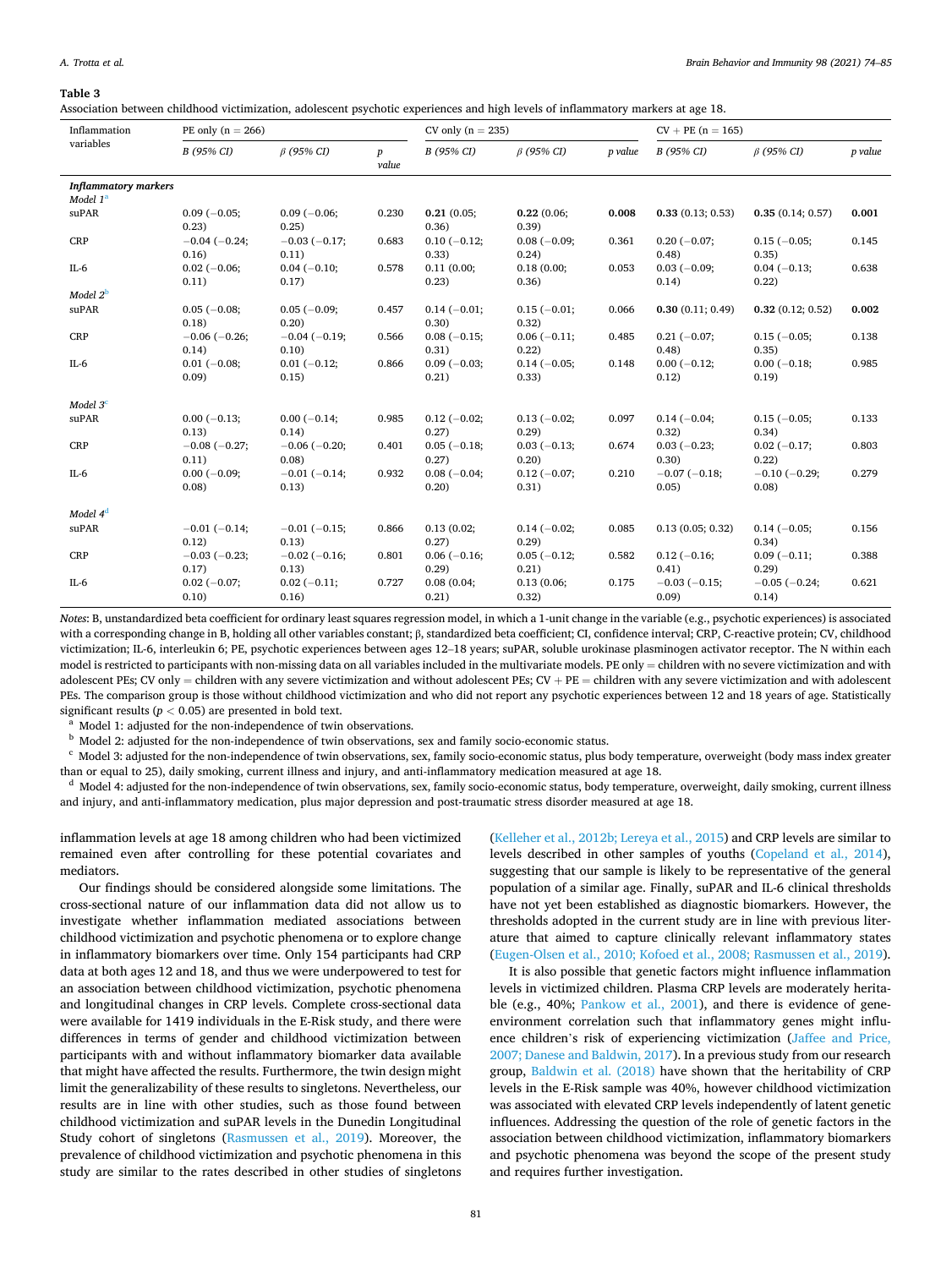#### <span id="page-8-0"></span>**Table 4**

Association between childhood victimization, adolescent psychotic experiences and inflammation groups at age 18.

| Inflammation variables                   | PE only<br>$(n = 266)$ |         | CV only<br>$(n = 235)$ |         | $CV + PE$<br>$(n = 165)$ |         |  |
|------------------------------------------|------------------------|---------|------------------------|---------|--------------------------|---------|--|
|                                          | OR (95% CI)            | p value | OR (95% CI)            | p value | OR (95% CI)              | p value |  |
| <b>Inflammation groups</b><br>Model 1    |                        |         |                        |         |                          |         |  |
| Low Inflammation                         |                        |         |                        |         |                          |         |  |
| Elevated CRP and IL-6                    | 1.11(0.76; 1.61)       | 0.594   | 1.39(0.93; 2.07)       | 0.108   | 1.13(0.69;1.85)          | 0.629   |  |
| Elevated CRP, IL-6, and suPAR<br>Model 2 | $1.88(0.98 - 3.61)$    | 0.058   | 1.90(0.98; 3.71)       | 0.059   | 3.34(1.69; 6.59)         | 0.001   |  |
| Low Inflammation                         |                        |         |                        |         |                          |         |  |
| Elevated CRP and IL-6                    | 1.07(0.73; 1.57)       | 0.739   | 1.34(0.88; 2.03)       | 0.176   | 1.11(0.67; 1.85)         | 0.682   |  |
| Elevated CRP, IL-6, and suPAR            | 1.68(0.88; 3.22)       | 0.115   | 1.61(0.82; 3.16)       | 0.165   | 3.16(1.59; 6.30)         | 0.001   |  |
| Model 3                                  |                        |         |                        |         |                          |         |  |
| Low Inflammation                         |                        |         |                        |         |                          |         |  |
| Elevated CRP and IL-6                    | 1.00(0.67; 1.47)       | 0.980   | 1.32(0.86; 2.04)       | 0.202   | 0.81(0.47; 1.38)         | 0.436   |  |
| Elevated CRP, IL-6, and suPAR            | 1.44(0.75; 2.77)       | 0.275   | 1.42(0.69; 2.94)       | 0.345   | 1.94(0.94; 4.04)         | 0.075   |  |
| Model 4                                  |                        |         |                        |         |                          |         |  |
| Low Inflammation                         |                        |         |                        |         |                          |         |  |
| Elevated CRP and IL-6                    | 1.13(0.76; 1.68)       | 0.540   | 1.34(0.87; 2.07)       | 0.187   | 0.96(0.56;1.65)          | 0.884   |  |
| Elevated CRP, IL-6, and suPAR            | $1.40(0.71 - 2.74)$    | 0.332   | 1.45(0.70; 3.01)       | 0.316   | 2.13(1.01; 4.48)         | 0.047   |  |

*Notes*: CI, confidence interval; CRP, C-reactive protein; CV, childhood victimization; IL-6, interleukin 6; OR, odds ratio derived using multinomial logistic regression; PE, psychotic experiences between ages 12–18 years; suPAR, soluble urokinase plasminogen activator receptor. The N within each model is restricted to participants with non-missing data on all variables included in the multivariate models. PE only = children with no severe victimization and with adolescent PEs; CV only = children with any severe victimization and without adolescent PEs;  $CV + PE =$  children with any severe victimization and with adolescent PEs. The comparison group is those without childhood victimization and who did not report any psychotic experiences between 12 and 18 years of age. Statistically significant results (*p <* 0.05) are presented in bold text.

<sup>a</sup>Model 1: adjusted for the non-independence of twin observations.

 $b$ Model 2: adjusted for the non-independence of twin observations, sex and family socio-economic status.

Model 3: adjusted for the non-independence of twin observations, sex, family socio-economic status, plus body temperature, overweight (body mass index greater than or equal to 25), daily smoking, current illness and injury, and anti-inflammatory medication measured at age 18.

<sup>d</sup>Model 4: adjusted for the non-independence of twin observations, sex, family socio-economic status, body temperature, overweight, daily smoking, current illness and injury, and anti-inflammatory medication, plus major depression and post-traumatic stress disorder measured at age 18.

Furthermore, the measure of psychotic experiences used in our main analyses was not subject to clinical verification. Reliance on self-report may lead to an over-estimation of the prevalence of psychotic experiences, because participants may misinterpret questions ([Kendler et al.,](#page-9-0)  [1996\)](#page-9-0). However, there is evidence that self-report measures show a good correlation with interviewer-rated psychotic phenomena [\(Kelleher](#page-9-0)  [et al., 2011; Konings et al., 2006; Liraud et al., 2004](#page-9-0)). Moreover, in the first step of our analyses, we found comparable associations with inflammatory biomarkers in our sensitivity analyses utilizing clinicianverified psychotic symptoms.

Taken together, our findings shed light on the association between early psychotic phenomena and inflammatory dysregulation and suggest that the association is stronger in those exposed to early victimization. Early victimization might act on complementary pathways by altering the psycho-biological development of the individual. Exposure to victimization early in life could impact on the child's psychological development by creating negative representations of the self, others and the world, a state of hypervigilance to threatening stimuli and general sense of mistrust, which have also been suggested to fuel psychotic phenomena ([Freeman, 2007](#page-9-0)). In turn, or in parallel, this might trigger a biological dysregulation with enduring changes in the immune response ([Danese and McEwen, 2012](#page-9-0)). Longitudinal analyses are required to disentangle the temporal ordering of these associated factors. Nonetheless, information about experiences of childhood victimization may help to identify individuals with psychotic experiences who also have elevated inflammation levels and has the potential to lead to new targeted psychological and pharmacological treatments for this specific population.

#### **Funding**

The E-Risk Study is funded by the UK Medical Research Council

[G1002190]. Additional support was provided by the National Institute of Child Health and Human Development [HD077482]; the Jacobs Foundation; a National Institute for Health Research (NIHR) Maudsley Biomedical Research Centre (BRC) Early Career Bridging Grant to Antonella Trotta; and a Lundbeck Foundation postdoctoral fellowship [R288-2018-380] to Line J.H. Rasmussen. Louise Arseneault is the Mental Health Leadership Fellow for the UK Economic and Social Research Council (ESRC). Valeria Mondelli is supported by the Medical Research Foundation [MRF-160-0005-ELP-MONDE] and by the NIHR BRC at South London and Maudsley NHS Foundation Trust and King's College London. Helen L. Fisher was supported by a British Academy Mid-Career Fellowship [MD\170005] and the ESRC Centre for Society and Mental Health at King's College London [ES/S012567/1]. The views expressed are those of the authors and not necessarily those of the National Health Service, the NIHR, the Department of Health and Social Care, the ESRC or King's College London.

## **Declaration of Competing Interest**

Valeria Mondelli has received research funding from Johnson & Johnson, a pharmaceutical company interested in the development of anti-inflammatory strategies for depression, but the research described in this paper is unrelated to this funding. No other disclosures were reported.

#### **Acknowledgments**

We are grateful to the study mothers and fathers, the twins, and the twins' teachers for their participation. Our thanks to Professors Avshalom Caspi and Terrie Moffitt, the founders of the E-Risk study, members of the E-Risk team for their dedication, hard work, and insights, the Nuffield Foundation, the Avielle Foundation, and CACI, Inc. Dr Trotta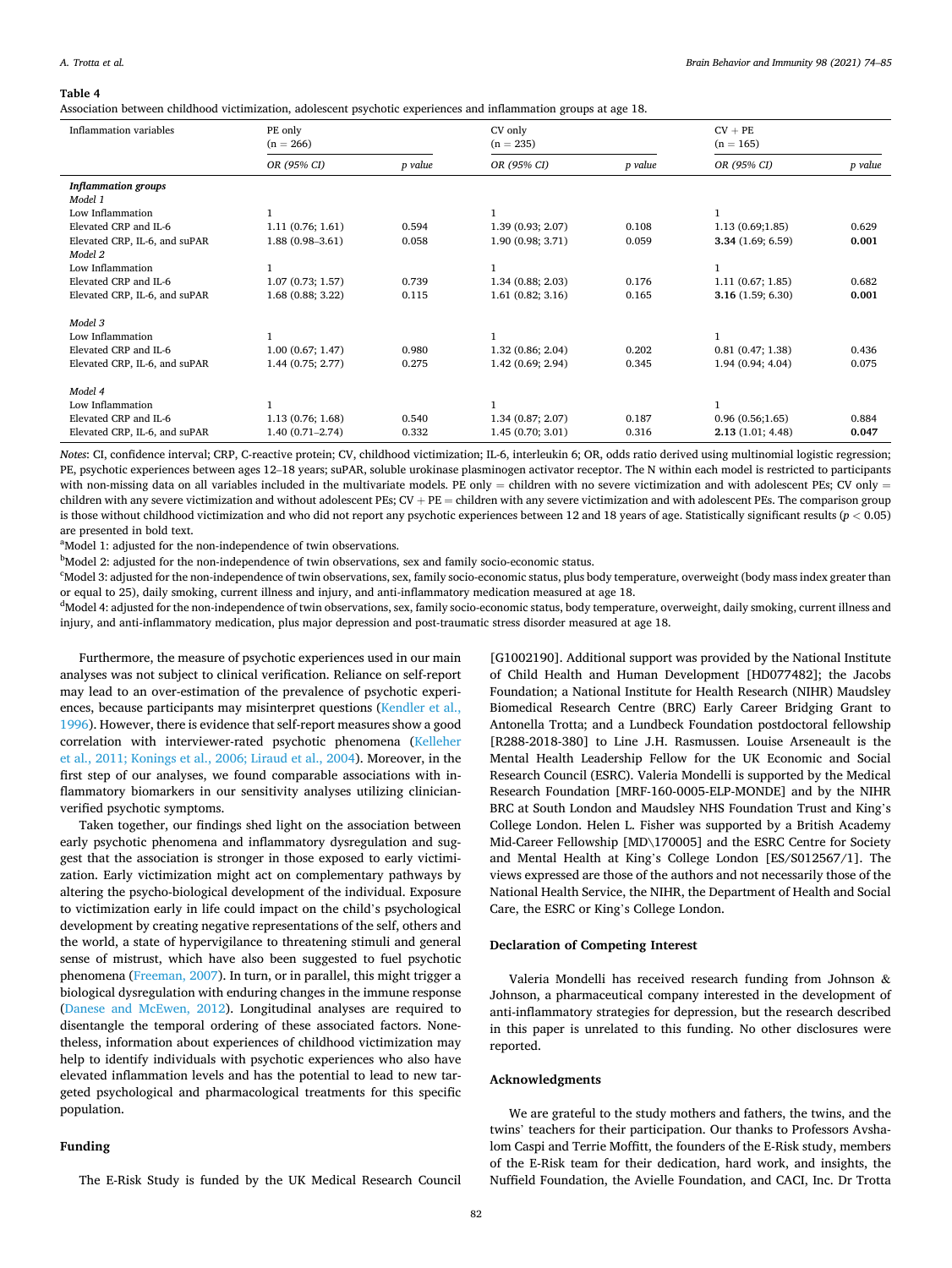<span id="page-9-0"></span>and Dr Fisher had full access to all the data in the study and take responsibility for the integrity of the data and the accuracy of the data analysis.

# **Appendix A. Supplementary data**

Supplementary data to this article can be found online at [https://doi.](https://doi.org/10.1016/j.bbi.2021.08.209)  [org/10.1016/j.bbi.2021.08.209](https://doi.org/10.1016/j.bbi.2021.08.209).

#### **References**

- [Aas, M., Dieset, I., Hope, S., Hoseth, E., M](http://refhub.elsevier.com/S0889-1591(21)00500-6/h0005)ørch, R., Reponen, E., Steen, N.E., [Laskemoen, J.F., Ueland, T., Aukrust, P., Agartz, I., Andreassen, O.A., Melle, I., 2017.](http://refhub.elsevier.com/S0889-1591(21)00500-6/h0005)  [Childhood maltreatment severity is associated with elevated C-reactive protein and](http://refhub.elsevier.com/S0889-1591(21)00500-6/h0005)  [body mass index in adults with schizophrenia and bipolar diagnoses. Brain Behav.](http://refhub.elsevier.com/S0889-1591(21)00500-6/h0005)  [Immun. 65, 342](http://refhub.elsevier.com/S0889-1591(21)00500-6/h0005)–349.
- [American Psychiatric Association, 1994. Diagnostic and Statistical Manual of Mental](http://refhub.elsevier.com/S0889-1591(21)00500-6/h0010)  [Disorders, Fourth ed. American Psychiatric Association, Washington, DC](http://refhub.elsevier.com/S0889-1591(21)00500-6/h0010). [American Psychiatric Association, 2013. Diagnostic and Statistical Manual of Mental](http://refhub.elsevier.com/S0889-1591(21)00500-6/h0015)
- [Disorders, Fifth ed. American Psychiatric Association, Washington, DC](http://refhub.elsevier.com/S0889-1591(21)00500-6/h0015). [Arseneault, L., Cannon, M., Fisher, H.L., Polanczyk, G., Moffitt, T.E., Caspi, A., 2011.](http://refhub.elsevier.com/S0889-1591(21)00500-6/h0020)
- Childhood trauma and children'[s emerging psychotic symptoms: A genetically](http://refhub.elsevier.com/S0889-1591(21)00500-6/h0020)  [sensitive longitudinal cohort study. Am. J. Psychiatry 168 \(1\), 65](http://refhub.elsevier.com/S0889-1591(21)00500-6/h0020)–72.
- [Baldwin, J.R., Arseneault, L., Caspi, A., Fisher, H.L., Moffitt, T.E., Odgers, C.L.,](http://refhub.elsevier.com/S0889-1591(21)00500-6/h0025) [Pariante, C., Ambler, A., Dove, R., Kepa, A., Matthews, T., Menard, A., Sugden, K.,](http://refhub.elsevier.com/S0889-1591(21)00500-6/h0025)  [Williams, B., Danese, A., 2018. Childhood victimization and inflammation in young](http://refhub.elsevier.com/S0889-1591(21)00500-6/h0025)  [adulthood: A genetically sensitive cohort study. Brain Behav. Immun. 67, 211](http://refhub.elsevier.com/S0889-1591(21)00500-6/h0025)–217.
- [Baumeister, D., Akhtar, R., Ciufolini, S., Pariante, C.M., Mondelli, V., 2016. Childhood](http://refhub.elsevier.com/S0889-1591(21)00500-6/h0030)  [trauma and adulthood inflammation: a meta-analysis of peripheral C-reactive](http://refhub.elsevier.com/S0889-1591(21)00500-6/h0030) [protein, interleukin-6 and tumour necrosis factor-](http://refhub.elsevier.com/S0889-1591(21)00500-6/h0030)α. Mol. Psychiatry 21 (5),  $642–649$  $642–649$
- [Benedini, K.M., Fagan, A.A., Gibson, C.L., 2016. The cycle of victimization: the](http://refhub.elsevier.com/S0889-1591(21)00500-6/h0035)  [relationship between childhood maltreatment and adolescent peer victimization.](http://refhub.elsevier.com/S0889-1591(21)00500-6/h0035) [Child. Abuse Negl. 59, 111](http://refhub.elsevier.com/S0889-1591(21)00500-6/h0035)–121.
- [Blasi, F., Carmeliet, P., 2002. uPAR: A versatile signalling orchestrator. Nat. Rev. Mol.](http://refhub.elsevier.com/S0889-1591(21)00500-6/h0040) [Cell Biol. 3, 932](http://refhub.elsevier.com/S0889-1591(21)00500-6/h0040)–943.
- Bourassa, K.J., Rasmussen, L.J.H., Danese, A., Eugen-Olsen, J., Harrington, H.L., Houts, R., Poulton, R., Ramrakha, S., Sugden, K., Williams, B., Moffitt, T.E., Caspi, A., 2021. Linking stressful life events and chronic inflammation using suPAR (soluble urokinase plasminogen activator receptor). Immun. Brain Behav. [https://](https://doi.org/10.1016/j.bbi.2021.06.018) [doi.org/10.1016/j.bbi.2021.06.018.](https://doi.org/10.1016/j.bbi.2021.06.018)
- [Copeland, W.E., Wolke, D., Lereya, S.T., Shanahan, L., Worthman, C., Costello, E.J.,](http://refhub.elsevier.com/S0889-1591(21)00500-6/h0050) [2014. Childhood bullying involvement predicts low-grade systemic inflammation](http://refhub.elsevier.com/S0889-1591(21)00500-6/h0050)  [into adulthood. Proc. Natl. Acad. Sci. 111, 7570](http://refhub.elsevier.com/S0889-1591(21)00500-6/h0050)–7575.
- [Corsi-Zuelli, F., Loureiro, C.M., Shuhama, R., Fachim, H.A., Menezes, P.R., Louzada-](http://refhub.elsevier.com/S0889-1591(21)00500-6/h0055)[Junior, P., Mondelli, V., Del-Ben, C.M., 2019. Cytokine profile in first-episode](http://refhub.elsevier.com/S0889-1591(21)00500-6/h0055)  [psychosis, unaffected siblings and community-based controls: the effects of familial](http://refhub.elsevier.com/S0889-1591(21)00500-6/h0055)  [liability and childhood maltreatment. Psychol. Med. 8, 1](http://refhub.elsevier.com/S0889-1591(21)00500-6/h0055)–9.
- [Counotte, J., Bergink, V., Pot-Kolder, R., Drexhage, H.A., Hoek, H.W., Veling, W., 2019.](http://refhub.elsevier.com/S0889-1591(21)00500-6/h0060)  [Inflammatory cytokines and growth factors were not associated with psychosis](http://refhub.elsevier.com/S0889-1591(21)00500-6/h0060)  [liability or childhood trauma. PLoS One 14 \(7\), e0219139.](http://refhub.elsevier.com/S0889-1591(21)00500-6/h0060)
- [Danese, A., Baldwin, J.R., 2017. Hidden wounds? Inflammatory links between childhood](http://refhub.elsevier.com/S0889-1591(21)00500-6/h0065)  [trauma and psychopathology. Annu. Rev. Psychol. 68, 517](http://refhub.elsevier.com/S0889-1591(21)00500-6/h0065)–544.
- [Danese, A., Caspi, A., Williams, B., Ambler, A., Sugden, K., Mika, J., Werts, H.,](http://refhub.elsevier.com/S0889-1591(21)00500-6/h0070) [Freeman, J., Pariante, C.M., Moffitt, T.E., Arseneault, L., 2011. Biological embedding](http://refhub.elsevier.com/S0889-1591(21)00500-6/h0070)  [of stress through inflammation processes in childhood. Mol. Psychiatry 16 \(3\),](http://refhub.elsevier.com/S0889-1591(21)00500-6/h0070)  244–[246](http://refhub.elsevier.com/S0889-1591(21)00500-6/h0070).
- [Danese, A., McEwen, B.S., 2012. Adverse childhood experiences, allostasis, allostatic](http://refhub.elsevier.com/S0889-1591(21)00500-6/h0075) [load, and age-related disease. Physiol. Behav. 106 \(1\), 29](http://refhub.elsevier.com/S0889-1591(21)00500-6/h0075)–39.
- [Danese, A., Moffitt, T.E., Arseneault, L., Bleiberg, B.A., Dinardo, P.B., Gandelman, S.B.,](http://refhub.elsevier.com/S0889-1591(21)00500-6/h0080) [Houts, R., Ambler, A., Fisher, H.L., Poulton, R., 2016. The origins of cognitive](http://refhub.elsevier.com/S0889-1591(21)00500-6/h0080)  [deficits in victimized children: implications for neuroscientists and clinicians. Am. J.](http://refhub.elsevier.com/S0889-1591(21)00500-6/h0080)  [Psychiatry 174, 349](http://refhub.elsevier.com/S0889-1591(21)00500-6/h0080)–361.
- [Danese, A., Moffitt, T.E., Harrington, H., Milne, B.J., Polanczyk, G., Pariante, C.M.,](http://refhub.elsevier.com/S0889-1591(21)00500-6/h0085)  [Poulton, R., Caspi, A., 2009. Adverse childhood experiences and adult risk factors for](http://refhub.elsevier.com/S0889-1591(21)00500-6/h0085)  [age-related disease: depression, inflammation, and clustering of metabolic risk](http://refhub.elsevier.com/S0889-1591(21)00500-6/h0085) [markers. Arch. Pediatr. Adolesc. Med. 163 \(12\), 1135](http://refhub.elsevier.com/S0889-1591(21)00500-6/h0085)–1143.
- [Danese, A., Pariante, C.M., Caspi, A., Taylor, A., Poulton, R., 2007. Childhood](http://refhub.elsevier.com/S0889-1591(21)00500-6/h0090)  [maltreatment predicts adult inflammation in a life-course study. Proc. Natl. Acad.](http://refhub.elsevier.com/S0889-1591(21)00500-6/h0090) [Sci. USA 104 \(4\), 1319](http://refhub.elsevier.com/S0889-1591(21)00500-6/h0090)–1324.
- [Danesh, J., Kaptoge, S., Mann, A.G., Sarwar, N., Wood, A., Angleman, S.B., Wensley, F.,](http://refhub.elsevier.com/S0889-1591(21)00500-6/h0095)  [Higgins, J.P., Lennon, L., Eiriksdottir, G., Rumley, A., Whincup, P.H., Lowe, G.D.,](http://refhub.elsevier.com/S0889-1591(21)00500-6/h0095)  [Gudnason, V., 2008. Long-term interleukin-6 levels and subsequent risk of coronary](http://refhub.elsevier.com/S0889-1591(21)00500-6/h0095)  [heart disease: two new prospective studies and a systematic review. PLoS Med. 5 \(4\),](http://refhub.elsevier.com/S0889-1591(21)00500-6/h0095)  [e78.](http://refhub.elsevier.com/S0889-1591(21)00500-6/h0095)
- Dantzer, R., O'[Connor, J.C., Freund, G.G., Johnson, R.W., Kelley, K.W., 2008. From](http://refhub.elsevier.com/S0889-1591(21)00500-6/h0100) [inflammation to sickness and depression: when the immune system subjugates the](http://refhub.elsevier.com/S0889-1591(21)00500-6/h0100)  [brain. Nat. Rev. Neurosci. 9 \(1\), 46](http://refhub.elsevier.com/S0889-1591(21)00500-6/h0100)–56.
- [Dekkers, P.E., ten Hove, T., te Velde, A.A., van Deventer, S.J., van Der Poll, T., 2000.](http://refhub.elsevier.com/S0889-1591(21)00500-6/h0105) [Upregulation of monocyte urokinase plasminogen activator receptor during human](http://refhub.elsevier.com/S0889-1591(21)00500-6/h0105)  [endotoxemia. Infect. Immun. 68, 2156](http://refhub.elsevier.com/S0889-1591(21)00500-6/h0105)–2160.
- [De Loore, E., Drukker, M., Gunther, N., Feron, F., Deboutte, D., Sabbe, B., Mengelers, R.,](http://refhub.elsevier.com/S0889-1591(21)00500-6/h0110)  [Van Os, J., Myin-Germeys, I., 2007. Childhood negative experiences and subclinical](http://refhub.elsevier.com/S0889-1591(21)00500-6/h0110)

[psychosis in adolescence: a longitudinal general population study. Early Interv.](http://refhub.elsevier.com/S0889-1591(21)00500-6/h0110)  [Psychiatry 1, 201](http://refhub.elsevier.com/S0889-1591(21)00500-6/h0110)–207.

- [Dennison, U., McKernan, D., Cryan, J., Dinan, T., 2012. Schizophrenia patients with a](http://refhub.elsevier.com/S0889-1591(21)00500-6/h0115) [history of childhood trauma have a pro-inflammatory phenotype. Psychol. Med. 42,](http://refhub.elsevier.com/S0889-1591(21)00500-6/h0115)  [1865](http://refhub.elsevier.com/S0889-1591(21)00500-6/h0115)–1871.
- [Desmedt, S., Desmedt, V., Delanghe, J.R., Speeckaert, R., Speeckaert, M.M., 2017. The](http://refhub.elsevier.com/S0889-1591(21)00500-6/h0120) [intriguing role of soluble urokinase receptor in inflammatory diseases. Crit. Rev.](http://refhub.elsevier.com/S0889-1591(21)00500-6/h0120) [Clin. Lab. Sci. 54, 117](http://refhub.elsevier.com/S0889-1591(21)00500-6/h0120)–133.
- English, J.A., Lopez, L.M., O'Gorman, A., Föcking, M., Hryniewiecka, M., Scaife, C., [Sabherwal, S., Wynne, K., Dicker, P., Rutten, B.P.F., Lewis, G., Zammit, S.,](http://refhub.elsevier.com/S0889-1591(21)00500-6/h0125)  [Cannon, M., Cagney, G., Cotter, D.R., 2018. Blood-based protein changes in](http://refhub.elsevier.com/S0889-1591(21)00500-6/h0125)  [childhood are associated with increased risk for later psychotic disorder: evidence](http://refhub.elsevier.com/S0889-1591(21)00500-6/h0125) [from a nested case-control study of the ALSPAC longitudinal birth cohort. Schizophr.](http://refhub.elsevier.com/S0889-1591(21)00500-6/h0125)  [Bull. 44 \(2\), 297](http://refhub.elsevier.com/S0889-1591(21)00500-6/h0125)–306.
- [Eugen-Olsen, J., Andersen, O., Linneberg, A., Ladelund, S., Hansen, T.W., Langkilde, A.,](http://refhub.elsevier.com/S0889-1591(21)00500-6/h0130)  Petersen, J., Pielak, T., Mø[ller, L.N., Jeppesen, J., Lyngbæk, S., Fenger, M., Olsen, M.](http://refhub.elsevier.com/S0889-1591(21)00500-6/h0130)  [H., Hildebrandt, P.R., Borch-Johnsen, K., J](http://refhub.elsevier.com/S0889-1591(21)00500-6/h0130)ørgensen, T., Haugaard, S.B., 2010. [Circulating soluble urokinase plasminogen activator receptor predicts cancer,](http://refhub.elsevier.com/S0889-1591(21)00500-6/h0130)  [cardiovascular disease, diabetes and mortality in the general population. J. Intern.](http://refhub.elsevier.com/S0889-1591(21)00500-6/h0130) [Med. 268 \(3\), 296](http://refhub.elsevier.com/S0889-1591(21)00500-6/h0130)–308.
- Festa, A., D'[Agostino Jr., R., Williams, K., Karter, A.J., Mayer-Davis, E.J., Tracy, R.P.,](http://refhub.elsevier.com/S0889-1591(21)00500-6/h0135) [Haffner, S.M., 2001. The relation of body fat mass and distribution to markers of](http://refhub.elsevier.com/S0889-1591(21)00500-6/h0135) [chronic inflammation. Int. J. Obes. Relat. Metab. Disord. 25 \(10\), 1407](http://refhub.elsevier.com/S0889-1591(21)00500-6/h0135)–1415.
- [Finkelhor, D., Hamby, S., Turner, H., Ormrod, R., 2011. The Juvenile Victimization](http://refhub.elsevier.com/S0889-1591(21)00500-6/h0140)<br>Ouestionnaire: 2<sup>nd</sup> Revision (JVO-R2). Crimes Against Children Research Center <sup>d</sup> Revision (JVQ-R2). Crimes Against Children Research Center, [Durham, NH.](http://refhub.elsevier.com/S0889-1591(21)00500-6/h0140)
- Fisher, H.L., Caspi, A., Moffitt, T.E., Wertz, J., Gray, R., Newbury, J., Ambler, A., Zavos, H., Danese, A., Mill, J., Odgers, C.L., Pariante, C., Wong, C.,C.,Y., Arseneault, L., 2015. Measuring adolescents' exposure to victimization: the Environmental Risk (E-Risk) Longitudinal Twin Study. Dev. Psychopathol. 27, 1399-1416.
- [Fisher, H.L., Caspi, A., Poulton, R., Meier, M.H., Houts, R., Harrington, H., Arseneault, L.,](http://refhub.elsevier.com/S0889-1591(21)00500-6/h0150)  [Moffitt, T.E., 2013. Specificity of childhood psychotic symptoms for predicting](http://refhub.elsevier.com/S0889-1591(21)00500-6/h0150) [schizophrenia by 38 years of age: a birth cohort study. Psychol. Med. 43 \(10\),](http://refhub.elsevier.com/S0889-1591(21)00500-6/h0150) [2077](http://refhub.elsevier.com/S0889-1591(21)00500-6/h0150)–2086.
- [Fraguas, D., Díaz-Caneja, C.M., Ayora, M., Hern](http://refhub.elsevier.com/S0889-1591(21)00500-6/h0155)ández-Álvarez, F., Rodríguez-[Quiroga, A., Recio, S., Leza, J.C., Arango, C., 2019. Oxidative stress and](http://refhub.elsevier.com/S0889-1591(21)00500-6/h0155)  [inflammation in first-episode psychosis: A systematic review and meta-analysis.](http://refhub.elsevier.com/S0889-1591(21)00500-6/h0155)  [Schizophr. Bull. 45 \(4\), 742](http://refhub.elsevier.com/S0889-1591(21)00500-6/h0155)–751.
- [Freeman, D., 2007. Suspicious minds: the psychology of persecutory delusions. Clin.](http://refhub.elsevier.com/S0889-1591(21)00500-6/h0160) [Psychol. Rev. 27 \(4\), 425](http://refhub.elsevier.com/S0889-1591(21)00500-6/h0160)–457.
- [Green, J.G., McLaughlin, K.A., Berglund, P.A., Gruber, M.J., Sampson, N.A.,](http://refhub.elsevier.com/S0889-1591(21)00500-6/h0165) [Zaslavsky, A.M., Kessler, R.C., 2010. Childhood adversities and adult](http://refhub.elsevier.com/S0889-1591(21)00500-6/h0165) [psychopathology in the National Comorbidity Survey Replication \(NCS-R\) I:](http://refhub.elsevier.com/S0889-1591(21)00500-6/h0165)  [Associations with first onset of DSM-IV disorders. Arch. Gen. Psychiatry. 67 \(2\), 113.](http://refhub.elsevier.com/S0889-1591(21)00500-6/h0165)
- [Hamby, S., Finkelhor, D., Ormrod, R., Turner, H., 2004. The Comprehensive JVQ](http://refhub.elsevier.com/S0889-1591(21)00500-6/h0170)  [Administration and Scoring Manual. Crimes Against Children Research Center,](http://refhub.elsevier.com/S0889-1591(21)00500-6/h0170) [Durham, NH.](http://refhub.elsevier.com/S0889-1591(21)00500-6/h0170)
- [Hepgul, N., Pariante, C.M., Dipasquale, S., Di Forti, M., Taylor, H., Marques, T.R.,](http://refhub.elsevier.com/S0889-1591(21)00500-6/h0175)  [Morgan, C., Dazzan, P., Murray, R.M., Mondelli, V., 2012. Childhood maltreatment](http://refhub.elsevier.com/S0889-1591(21)00500-6/h0175)  [is associated with increased body mass index and increased C-reactive protein levels](http://refhub.elsevier.com/S0889-1591(21)00500-6/h0175)  [in first-episode psychosis patients. Psychol. Med. 42 \(9\), 1893](http://refhub.elsevier.com/S0889-1591(21)00500-6/h0175)–1901.
- [Horwood, J., Salvi, G., Thomas, K., Duffy, L., Gunnell, D., Hollis, C., Lewis, G.,](http://refhub.elsevier.com/S0889-1591(21)00500-6/h0180)  [Menezes, P., Thompson, A., Wolke, D., Zammit, S., Harrison, G., 2008. IQ and non](http://refhub.elsevier.com/S0889-1591(21)00500-6/h0180)[clinical psychotic symptoms in 12-year-olds: results from the ALSPAC birth cohort.](http://refhub.elsevier.com/S0889-1591(21)00500-6/h0180) [Br. J. Psychiatry 193 \(3\), 185](http://refhub.elsevier.com/S0889-1591(21)00500-6/h0180)–191.
- [Howren, M.B., Lamkin, D.M., Suls, J., 2009. Associations of depression with C-reactive](http://refhub.elsevier.com/S0889-1591(21)00500-6/h0185)  [protein, IL-1, and IL-6: a meta-analysis. Psychosom. Med. 71 \(2\), 171](http://refhub.elsevier.com/S0889-1591(21)00500-6/h0185)–186.
- [Hunter, C.A., Jones, S.A., 2015. IL-6 as a keystone cytokine in health and disease. Nat](http://refhub.elsevier.com/S0889-1591(21)00500-6/h0190)  [Immunol. 16 \(5\), 448](http://refhub.elsevier.com/S0889-1591(21)00500-6/h0190)–457.
- Jaffee, S.R., Price, T.S., 2007. Gene–[environment correlations: a review of the evidence](http://refhub.elsevier.com/S0889-1591(21)00500-6/h0195)  [and implications for prevention of mental illness. Mol. Psychiatry 12, 432](http://refhub.elsevier.com/S0889-1591(21)00500-6/h0195)–442.
- [Johnson, S.B., Riley, A.W., Granger, D.A., Riis, J., 2013. The science of early life toxic](http://refhub.elsevier.com/S0889-1591(21)00500-6/h0200) [stress for pediatric practice and advocacy. Pediatrics. 131 \(2\), 319](http://refhub.elsevier.com/S0889-1591(21)00500-6/h0200)–327.
- [Kelleher, I., Connor, D., Clarke, M.C., Devlin, N., Harley, M., Cannon, M., 2012a.](http://refhub.elsevier.com/S0889-1591(21)00500-6/h0205) [Prevalence of psychotic symptoms in childhood and adolescence: a systematic](http://refhub.elsevier.com/S0889-1591(21)00500-6/h0205) [review and meta-analysis of population-based studies. Psychol. Med. 42 \(9\),](http://refhub.elsevier.com/S0889-1591(21)00500-6/h0205)  [1857](http://refhub.elsevier.com/S0889-1591(21)00500-6/h0205)–1863.
- [Kelleher, I., Harley, M., Murtagh, A., Cannon, M., 2011. Are screening instruments valid](http://refhub.elsevier.com/S0889-1591(21)00500-6/h0210)  [for psychotic-like experiences? A validation study of screening questions for](http://refhub.elsevier.com/S0889-1591(21)00500-6/h0210)  [psychotic-like experiences using in-depth clinical interview. Schizophr. Bull. 37 \(2\),](http://refhub.elsevier.com/S0889-1591(21)00500-6/h0210)  362–[369](http://refhub.elsevier.com/S0889-1591(21)00500-6/h0210).
- [Kelleher, I., Keeley, H., Corcoran, P., Lynch, F., Fitzpatrick, C., Devlin, N., Molloy, C.,](http://refhub.elsevier.com/S0889-1591(21)00500-6/h0215) [Roddy, S., Clarke, M.C., Harley, M., Arseneault, L., Wasserman, C., Carli, V.,](http://refhub.elsevier.com/S0889-1591(21)00500-6/h0215)  [Sarchiapone, M., Hoven, C., Wasserman, D., Cannon, M., 2012b. Clinicopathological](http://refhub.elsevier.com/S0889-1591(21)00500-6/h0215)  [significance of psychotic experiences in non-psychotic young people: evidence from](http://refhub.elsevier.com/S0889-1591(21)00500-6/h0215)  [four population-based studies. Br. J. Psychiatry. 201 \(1\), 26](http://refhub.elsevier.com/S0889-1591(21)00500-6/h0215)–32.
- [Kendler, K.S., Gallagher, T.J., Abelson, J.M., Kessler, R.C., 1996. Lifetime prevalence,](http://refhub.elsevier.com/S0889-1591(21)00500-6/h0220)  [demographic risk factors, and diagnostic validity of nonaffective psychosis as](http://refhub.elsevier.com/S0889-1591(21)00500-6/h0220) [assessed in a US community sample: the National Comorbidity Survey. Arch. Gen.](http://refhub.elsevier.com/S0889-1591(21)00500-6/h0220) [Psychiatry 53, 1022](http://refhub.elsevier.com/S0889-1591(21)00500-6/h0220)–1031.
- [Khandaker, G.M., Pearson, R.M., Zammit, S., Lewis, G., Jones, P.B., 2014. Association of](http://refhub.elsevier.com/S0889-1591(21)00500-6/h0225)  [serum interleukin 6 and C-reactive protein in childhood with depression and](http://refhub.elsevier.com/S0889-1591(21)00500-6/h0225)  [psychosis in young adult life: A population-based longitudinal study. JAMA](http://refhub.elsevier.com/S0889-1591(21)00500-6/h0225) [Psychiatry 71 \(10\), 1121](http://refhub.elsevier.com/S0889-1591(21)00500-6/h0225)–1128.
- [Khandaker, G.M., Zuber, V., Rees, J.M.B., Carvalho, L., Mason, A.M., Foley, C.N.,](http://refhub.elsevier.com/S0889-1591(21)00500-6/h0230)  [Gkatzionis, A., Jones, P.B., Burgess, S., 2020. Shared mechanisms between coronary](http://refhub.elsevier.com/S0889-1591(21)00500-6/h0230)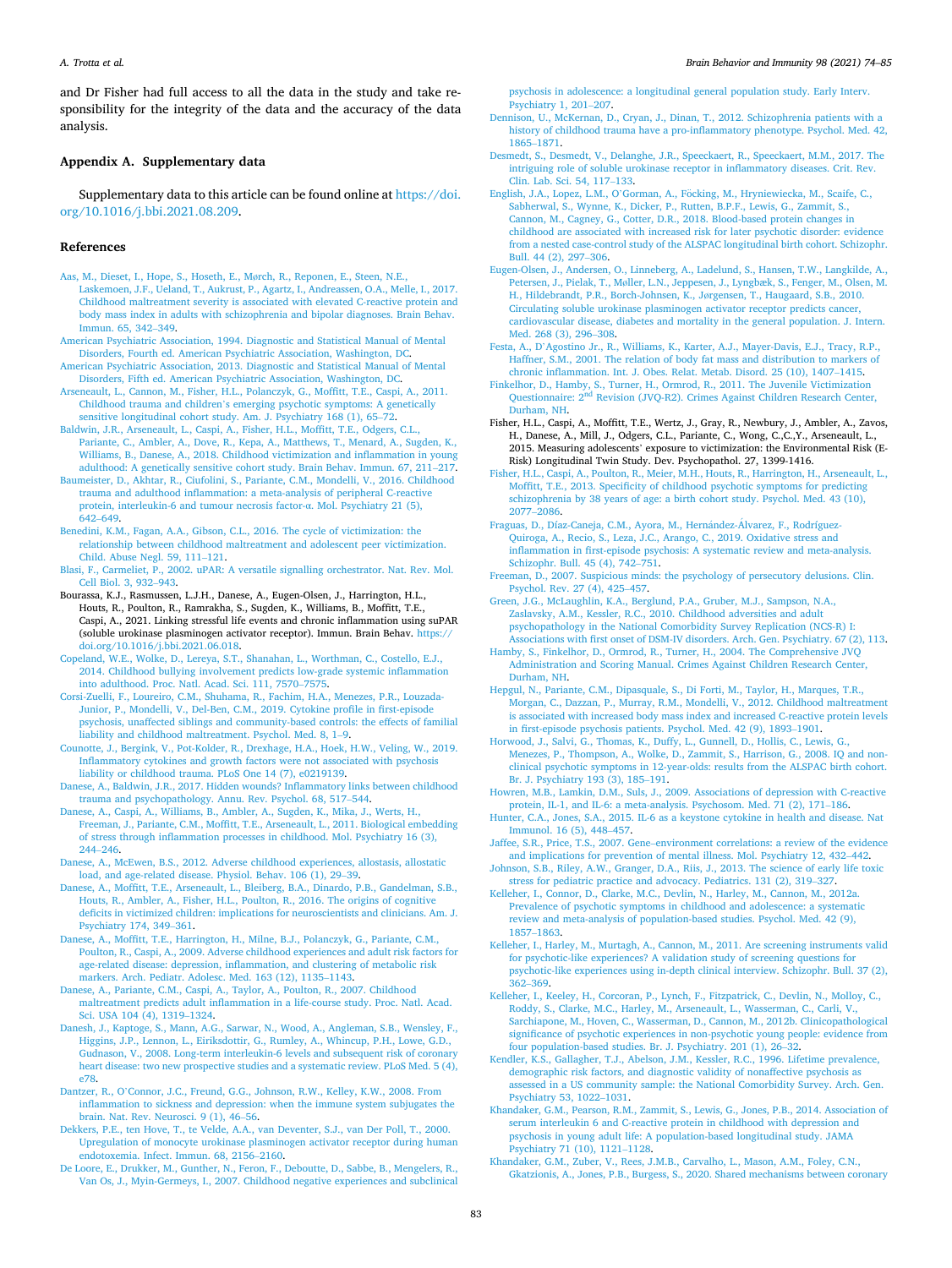#### <span id="page-10-0"></span>*A. Trotta et al.*

[heart disease and depression: findings from a large UK general population-based](http://refhub.elsevier.com/S0889-1591(21)00500-6/h0230) [cohort. Mol. Psychiatry 25 \(7\), 1477](http://refhub.elsevier.com/S0889-1591(21)00500-6/h0230)–1486.

[Kofoed, K., Eugen-Olsen, J., Petersen, J., Larsen, K., Andersen, O., 2008. Predicting](http://refhub.elsevier.com/S0889-1591(21)00500-6/h0235)  [mortality in patients with systemic inflammatory response syndrome: an evaluation](http://refhub.elsevier.com/S0889-1591(21)00500-6/h0235)  [of two prognostic models, two soluble receptors, and a macrophage migration](http://refhub.elsevier.com/S0889-1591(21)00500-6/h0235)  [inhibitory factor. Eur. J. Clin. Microbiol. Infect. Dis. 27, 375](http://refhub.elsevier.com/S0889-1591(21)00500-6/h0235)–383.

[Konings, M., Bak, M., Hanssen, M., Van Os, J., Krabbendam, L., 2006. Validity and](http://refhub.elsevier.com/S0889-1591(21)00500-6/h0240)  [reliability of the CAPE: a self-report instrument for the measurement of psychotic](http://refhub.elsevier.com/S0889-1591(21)00500-6/h0240)  [experiences in the general population. Acta Psychiatr. Scand. 114, 55](http://refhub.elsevier.com/S0889-1591(21)00500-6/h0240)–61.

[Lacey, R.E., Pinto Pereira, S.M., Li, L., Danese, A., 2020. Adverse childhood experiences](http://refhub.elsevier.com/S0889-1591(21)00500-6/h0250)  [and adult inflammation: Single adversity, cumulative risk and latent class](http://refhub.elsevier.com/S0889-1591(21)00500-6/h0250)  [approaches. Brain Behav. Immun. 87, 820](http://refhub.elsevier.com/S0889-1591(21)00500-6/h0250)–830.

[Liraud, F., Droulout, T., Parrot, M., Verdoux, H., 2004. Agreement between self-rated and](http://refhub.elsevier.com/S0889-1591(21)00500-6/h0255)  [clinically assessed symptoms in subjects with psychosis. J. Nerv. Ment. Dis. 192,](http://refhub.elsevier.com/S0889-1591(21)00500-6/h0255) 352–[356](http://refhub.elsevier.com/S0889-1591(21)00500-6/h0255).

[Lamers, F., Milaneschi, Y., Vinkers, C.H., Schoevers, R.A., Giltay, E.J., Penninx, B.W.J.H.,](http://refhub.elsevier.com/S0889-1591(21)00500-6/h0260)  [2020. Depression profilers and immuno-metabolic dysregulation: Longitudinal](http://refhub.elsevier.com/S0889-1591(21)00500-6/h0260)  [results from the NESDA study. Brain Behav. Immun. 88, 174](http://refhub.elsevier.com/S0889-1591(21)00500-6/h0260)–183.

[Lereya, S.T., Copeland, W.E., Costello, E.J., Wolke, D., 2015. Adult mental health](http://refhub.elsevier.com/S0889-1591(21)00500-6/h0265) [consequences of peer bullying and maltreatment in childhood: two cohorts in two](http://refhub.elsevier.com/S0889-1591(21)00500-6/h0265)  [countries. Lancet Psychiatry 2, 524](http://refhub.elsevier.com/S0889-1591(21)00500-6/h0265)–531.

[Loewy, R.L., Pearson, R., Vinogradov, S., Bearden, C.E., Cannon, T.D., 2011. Psychosis](http://refhub.elsevier.com/S0889-1591(21)00500-6/h0270)  [risk screening with the Prodromal Questionnaire](http://refhub.elsevier.com/S0889-1591(21)00500-6/h0270)—brief version (PQ-B). Schizophr. [Res. 129 \(1\), 42](http://refhub.elsevier.com/S0889-1591(21)00500-6/h0270)–46.

[Lyngbæk, S., Sehestedt, T., Marott, J.L., Hansen, T.W., Olsen, M.H., Andersen, O.,](http://refhub.elsevier.com/S0889-1591(21)00500-6/h0275) [Linneberg, A., Madsbad, S., Haugaard, S.B., Eugen-Olsen, J., Jeppesen, J., 2013. CRP](http://refhub.elsevier.com/S0889-1591(21)00500-6/h0275)  [and suPAR are differently related to anthropometry and subclinical organ damage.](http://refhub.elsevier.com/S0889-1591(21)00500-6/h0275)  [Int. J. Cardiol. 167 \(3\), 781](http://refhub.elsevier.com/S0889-1591(21)00500-6/h0275)–785.

[Metcalf, S.A., Jones, P.B., Nordstrom, T., Timonen, M., Maki, P., Miettunen, J.,](http://refhub.elsevier.com/S0889-1591(21)00500-6/h0280) [Jaaskelainen, E., Jarvelin, M.R., Stochl, J., Murray, G.K., Veijola, J., Khandaker, G.](http://refhub.elsevier.com/S0889-1591(21)00500-6/h0280)  [M., 2017. Serum C- reactive protein in adolescence and risk of schizophrenia in](http://refhub.elsevier.com/S0889-1591(21)00500-6/h0280) [adulthood: a prospective birth cohort study. Brain Behav. Immun. 59, 253](http://refhub.elsevier.com/S0889-1591(21)00500-6/h0280)–259.

[Milaneschi, Y., Lamers, F., Berk, M., Penninx, B.W.J.H., 2020. Depression heterogeneity](http://refhub.elsevier.com/S0889-1591(21)00500-6/h0285)  [and its biological underpinnings: toward immunometabolic depression. Biol.](http://refhub.elsevier.com/S0889-1591(21)00500-6/h0285)  [Psychiatry. 88 \(5\), 369](http://refhub.elsevier.com/S0889-1591(21)00500-6/h0285)–380.

[Miller, B.J., Buckley, P., Seabolt, W., Mellor, A., Kirkpatrick, B., 2011a. Meta-analysis of](http://refhub.elsevier.com/S0889-1591(21)00500-6/h0290)  [cytokine alterations in schizophrenia: clinical status and antipsychotic effects. Biol.](http://refhub.elsevier.com/S0889-1591(21)00500-6/h0290)  [Psychiatry 70 \(7\), 663](http://refhub.elsevier.com/S0889-1591(21)00500-6/h0290)–671.

[Miller, B.J., Culpepper, N., Rapaport, M.H., 2014. C-reactive protein levels in](http://refhub.elsevier.com/S0889-1591(21)00500-6/h0295)  [schizophrenia: a review and meta-analysis. Clin. Schizophr. Relat. Psychoses. 7 \(4\),](http://refhub.elsevier.com/S0889-1591(21)00500-6/h0295)  223–[230](http://refhub.elsevier.com/S0889-1591(21)00500-6/h0295).

[Miller, G.E., Chen, E., Parker, K.J., 2011b. Psychological stress in childhood and](http://refhub.elsevier.com/S0889-1591(21)00500-6/h0300) [susceptibility to the chronic diseases of aging: moving toward a model of behavioral](http://refhub.elsevier.com/S0889-1591(21)00500-6/h0300)  [and biological mechanisms. Psychol. Bull. 137, 959](http://refhub.elsevier.com/S0889-1591(21)00500-6/h0300)–997.

[Miller, T.J., McGlashan, T.H., Rosen, J.L., Cadenhead, K., Cannon, T., Ventura, J.,](http://refhub.elsevier.com/S0889-1591(21)00500-6/h0305)  [McFarlane, W., Perkins, D.O., Pearlson, G.D., Woods, S.W., 2003. Prodromal](http://refhub.elsevier.com/S0889-1591(21)00500-6/h0305)  [assessment with the structured interview for prodromal syndromes and the scale of](http://refhub.elsevier.com/S0889-1591(21)00500-6/h0305)  [prodromal symptoms: predictive validity, interrater reliability, and training to](http://refhub.elsevier.com/S0889-1591(21)00500-6/h0305)  [reliability. Schizophr. Bull. 29 \(4\), 703](http://refhub.elsevier.com/S0889-1591(21)00500-6/h0305)–715.

[Moffitt, T.E., E-Risk Study Team, 2002. Teen-aged mothers in contemporary Britain.](http://refhub.elsevier.com/S0889-1591(21)00500-6/h0310) [J. Child. Psychol. Psychiatry 43, 727](http://refhub.elsevier.com/S0889-1591(21)00500-6/h0310)–742.

[Mondelli, V., Ciufolini, S., Belvederi Murri, M., Bonaccorso, S., Di Forti, M., Giordano, A.,](http://refhub.elsevier.com/S0889-1591(21)00500-6/h0315)  [Marques, T.R., Zunszain, P.A., Morgan, C., Murray, R.M., Pariante, C.M., Dazzan, P.,](http://refhub.elsevier.com/S0889-1591(21)00500-6/h0315)  [2015. Cortisol and inflammatory biomarkers predict poor treatment response in first](http://refhub.elsevier.com/S0889-1591(21)00500-6/h0315)  [episode psychosis. Schizophr. Bull. 41 \(5\), 1162](http://refhub.elsevier.com/S0889-1591(21)00500-6/h0315)–1170.

[Mondelli, V., Vernon, A.C., 2019. From early adversities to immune activation in](http://refhub.elsevier.com/S0889-1591(21)00500-6/h0320) [psychiatric disorders: the role of the sympathetic nervous system. Clin. Exp.](http://refhub.elsevier.com/S0889-1591(21)00500-6/h0320)  [Immunol. 197 \(3\), 319](http://refhub.elsevier.com/S0889-1591(21)00500-6/h0320)–328.

[Mondelli, V., Di Forti, M., Morgan, B.P., Murray, R.M., Pariante, C.M., Dazzan, P., 2020.](http://refhub.elsevier.com/S0889-1591(21)00500-6/h0325)  [Baseline high levels of complement component 4 predict worse clinical outcome at](http://refhub.elsevier.com/S0889-1591(21)00500-6/h0325)  [1-year follow-up in first-episode psychosis. Brain Behav Immun. 88, 913](http://refhub.elsevier.com/S0889-1591(21)00500-6/h0325)–915.

Nettis, M.A, Pergola, G., Kolliakou, A., O'Connor, J., Bonaccorso, S., David. A., Gaughran, F., Di Forti, M., Murray, R.M., Marques, T.R., Blasi, G., Bertolino, A., Pariante, C.M., Dazzan, P., Mondelli, V., 2019. Metabolic-inflammatory status as predictor of clinical outcome at 1-year follow-up in patients with first episode psychosis. Psychoneuroendocrinology 99, 145–115.

Nielsen, J., Rø[ge, R., Pristed, S.G., Viuff, A.G., Ullum, H., Th](http://refhub.elsevier.com/S0889-1591(21)00500-6/h0335)ørner, L.W., Werge, T., [Vang, T., 2015. Soluble urokinase-type plasminogen activator receptor levels in](http://refhub.elsevier.com/S0889-1591(21)00500-6/h0335)  [patients with schizophrenia. Schizophr. Bull. 41 \(3\), 764](http://refhub.elsevier.com/S0889-1591(21)00500-6/h0335)–771.

[Norton, S., Fu, B., Scott, D.L., Deighton, C., Symmons, D.P., Wailoo, A.J., Tosh, J.,](http://refhub.elsevier.com/S0889-1591(21)00500-6/h0340) [Lunt, M., Davies, R., Young, A., Verstappen, S.M., 2014. Health Assessment](http://refhub.elsevier.com/S0889-1591(21)00500-6/h0340)  [Questionnaire disability progression in early rheumatoid arthritis: systematic review](http://refhub.elsevier.com/S0889-1591(21)00500-6/h0340)  [and analysis of two inception cohorts. Semin. Arthritis Rheum. 44 \(2\), 131](http://refhub.elsevier.com/S0889-1591(21)00500-6/h0340)–144.

[Odgers, C.L., Caspi, A., Bates, C.J., Sampson, R.J., Moffitt, T.E., 2012. Systematic social](http://refhub.elsevier.com/S0889-1591(21)00500-6/h0345)  observation of children'[s neighborhoods using Google Street View: a reliable and](http://refhub.elsevier.com/S0889-1591(21)00500-6/h0345) [cost-effective method. J. Child. Psychol. Psychiatry 53 \(10\), 1009](http://refhub.elsevier.com/S0889-1591(21)00500-6/h0345)–1017.

Ostrowski, S.R., Piironen, T., Hø[yer-Hansen, G., Gerstoft, J., Pedersen, B.K., Ullum, H.,](http://refhub.elsevier.com/S0889-1591(21)00500-6/h0350) [2005. Reduced release of intact and cleaved urokinase receptor in stimulated whole](http://refhub.elsevier.com/S0889-1591(21)00500-6/h0350)[blood cultures from human immunodeficiency virus-1- infected patients. Scand. J.](http://refhub.elsevier.com/S0889-1591(21)00500-6/h0350) [Immunol. 61, 347](http://refhub.elsevier.com/S0889-1591(21)00500-6/h0350)–356.

[Pankow, J.S., Folsom, A.R., Cushman, M., Borecki, I.B., Hopkins, P.N., Eckfeldt, J.H.,](http://refhub.elsevier.com/S0889-1591(21)00500-6/h0355)  [Tracy, R.P., 2001. Familial and genetic determinants of systemic markers of](http://refhub.elsevier.com/S0889-1591(21)00500-6/h0355)  [inflammation: the NHLBI family heart study. Atherosclerosis 154, 681](http://refhub.elsevier.com/S0889-1591(21)00500-6/h0355)–689.

[Passos, I.C., Vasconcelos-Moreno, M.P., Costa, L.G., Kunz, M., Brietzke, E., Quevedo, J.,](http://refhub.elsevier.com/S0889-1591(21)00500-6/h0360)  Salum, G., Magalhães, P.V., Kapczinski, F., Kauer-Sant'Anna, M., 2015.

[Inflammatory markers in post-traumatic stress disorder: a systematic review, meta](http://refhub.elsevier.com/S0889-1591(21)00500-6/h0360)[analysis, and meta-regression. Lancet Psychiatry 2, 1002](http://refhub.elsevier.com/S0889-1591(21)00500-6/h0360)–1012.

Pearson, T.A., Mensah, G.A., Alexander, R.W., Anderson, J.L., Cannon, R.O., Criqui, M., Fadl, Y.Y., Fortmann, S.P., Hong, Y., Myers, G.L., 2003. Markers of inflammation and cardiovascular disease application to clinical and public health practice: a statement for healthcare professionals from the centers for disease control and prevention and the American Heart Association. Circulation 107, 499–511. https://doi.org/ [10.1161/01.cir.0000052939.59093.45.](https://doi.org/10.1161/01.cir.0000052939.59093.45)

[Polanczyk, G., Moffitt, T.E., Arseneault, L., Cannon, M., Ambler, A., Keefe, R.S.,](http://refhub.elsevier.com/S0889-1591(21)00500-6/h0365) [Houts, R., Odgers, C.L., Caspi, A., 2010. Etiological and clinical features of childhood](http://refhub.elsevier.com/S0889-1591(21)00500-6/h0365)  [psychotic symptoms: results from a birth cohort. Arch. Gen. Psychiatry 67 \(4\),](http://refhub.elsevier.com/S0889-1591(21)00500-6/h0365)  328–[338](http://refhub.elsevier.com/S0889-1591(21)00500-6/h0365).

[Poulton, R., Caspi, A., Moffitt, T.E., Cannon, M., Murray, R., Harrington, H., 2000.](http://refhub.elsevier.com/S0889-1591(21)00500-6/h0370)  Children'[s self-reported psychotic symptoms and adult schizophreniform disorder: a](http://refhub.elsevier.com/S0889-1591(21)00500-6/h0370)  [15-year longitudinal study. Arch. Gen. Psychiatry 57 \(11\), 1053](http://refhub.elsevier.com/S0889-1591(21)00500-6/h0370)–1058.

[Pradhan, A.D., Manson, J.E., Rifai, N., Buring, J.E., Ridker, P.M., 2001. C-reactive](http://refhub.elsevier.com/S0889-1591(21)00500-6/h0375) [protein, interleukin 6, and risk of developing type 2 diabetes mellitus. JAMA 286 \(3\),](http://refhub.elsevier.com/S0889-1591(21)00500-6/h0375)  327–[334](http://refhub.elsevier.com/S0889-1591(21)00500-6/h0375).

[Ramiro, L.S., Madrid, B.J., Brown, D.W., 2010. Adverse childhood experiences \(ACE\) and](http://refhub.elsevier.com/S0889-1591(21)00500-6/h0380)  [health-risk behaviors among adults in a developing country setting. Child. Abuse](http://refhub.elsevier.com/S0889-1591(21)00500-6/h0380)  [Negl. 34, 842](http://refhub.elsevier.com/S0889-1591(21)00500-6/h0380)–855.

[Rasmussen, L.J.H., Ladelund, S., Haupt, T.H., Ellekilde, G., Poulsen, J.H., Iversen, K.,](http://refhub.elsevier.com/S0889-1591(21)00500-6/h0385)  [Eugen-Olsen, J., Andersen, O., 2016. Soluble urokinase plasminogen activator](http://refhub.elsevier.com/S0889-1591(21)00500-6/h0385) [receptor \(suPAR\) in acute care: a strong marker of disease presence and severity,](http://refhub.elsevier.com/S0889-1591(21)00500-6/h0385) [readmission and mortality. A retrospective cohort study. Emerg. Med. J. 33,](http://refhub.elsevier.com/S0889-1591(21)00500-6/h0385) 769–[775](http://refhub.elsevier.com/S0889-1591(21)00500-6/h0385).

[Rasmussen, L.J.H., Moffitt, T.E., Arseneault, L., Danese, A., Eugen-Olsen, J., Fisher, H.L.,](http://refhub.elsevier.com/S0889-1591(21)00500-6/h0390)  [Harrington, H., Houts, R., Matthews, T., Sugden, K., Williams, B., Caspi, A., 2020.](http://refhub.elsevier.com/S0889-1591(21)00500-6/h0390) [Association of adverse experiences and exposure to violence in childhood and](http://refhub.elsevier.com/S0889-1591(21)00500-6/h0390)  [adolescence with inflammatory burden in young people. JAMA Pediatr. 4, 174\(1\),](http://refhub.elsevier.com/S0889-1591(21)00500-6/h0390)  38–[47](http://refhub.elsevier.com/S0889-1591(21)00500-6/h0390).

[Rasmussen, L.J.H., Moffitt, T.E., Eugen-Olsen, J., Belsky, D.W., Danese, A.,](http://refhub.elsevier.com/S0889-1591(21)00500-6/h0395)  [Harrington, H., Houts, R.M., Poulton, R., Sugden, K., Williams, B., Caspi, A., 2019.](http://refhub.elsevier.com/S0889-1591(21)00500-6/h0395) [Cumulative childhood risk is associated with a new measure of chronic inflammation](http://refhub.elsevier.com/S0889-1591(21)00500-6/h0395)  [in adulthood. J. Child. Psychol. Psychiatry. 60 \(2\), 199](http://refhub.elsevier.com/S0889-1591(21)00500-6/h0395)–208.

[Rhodes, B., Fürnrohr, B.G., Vyse, T.J., 2011. C-reactive protein in rheumatology: Biology](http://refhub.elsevier.com/S0889-1591(21)00500-6/h0400)  [and genetics. Nat. Rev. Rheumatol. 7, 282](http://refhub.elsevier.com/S0889-1591(21)00500-6/h0400)–289.

Rudnicka, A.R., Rumley, A., Lowe, G.D., Strachan, D.P., 2007. Diurnal, seasonal, and blood-processing patterns in levels of circulating fibrinogen, fibrin D-dimer, Creactive protein, tissue plasminogen activator, and von Willebrand factor in a 45 year-old population. Circulation 115 (8), 996–1003. [https://doi.org/10.1161/](https://doi.org/10.1161/CIRCULATIONAHA.106.635169) [CIRCULATIONAHA.106.635169](https://doi.org/10.1161/CIRCULATIONAHA.106.635169).

[Russell, A., Ciufolini, S., Gardner-Sood, P., Bonaccorso, S., Gaughran, F., Dazzan, P.,](http://refhub.elsevier.com/S0889-1591(21)00500-6/h0405) [Pariante, C.M., Mondelli, V., 2015. Inflammation and metabolic changes in first](http://refhub.elsevier.com/S0889-1591(21)00500-6/h0405)  [episode psychosis: preliminary results from a longitudinal study. Brain Behav.](http://refhub.elsevier.com/S0889-1591(21)00500-6/h0405) [Immun. 49, 25](http://refhub.elsevier.com/S0889-1591(21)00500-6/h0405)–29.

Sabherwal, S., English, J.A., Föcking, M., Cagney, G., Cotter, D.R., 2016. Blood [biomarker discovery in drug-free schizophrenia: the contribution of proteomics and](http://refhub.elsevier.com/S0889-1591(21)00500-6/h0410)  [multiplex immunoassays. Expert. Rev. Proteomics. 13, 1141](http://refhub.elsevier.com/S0889-1591(21)00500-6/h0410)–1155.

Schreier, A., Wolke, D., Thomas, K., Horwood, J., Hollis, C., Gunnell, D., Lewis, G. [Thompson, A., Zammit, S., Duffy, L., Salvi, G., Harrison, G., 2009. Prospective study](http://refhub.elsevier.com/S0889-1591(21)00500-6/h0415)  [of peer victimization in childhood and psychotic symptoms in a non-clinical](http://refhub.elsevier.com/S0889-1591(21)00500-6/h0415)

[population at age 12 years. Arch. Gen. Psychiatry 66, 527](http://refhub.elsevier.com/S0889-1591(21)00500-6/h0415)–536. [Schumacher, F.R., Kraft, P.A., 2007. Bayesian latent class analysis for whole-genome](http://refhub.elsevier.com/S0889-1591(21)00500-6/h0420) [association analyses: an illustration using the GAW15 simulated rheumatoid arthritis](http://refhub.elsevier.com/S0889-1591(21)00500-6/h0420)  [dense scan data. BMC Proc. 1 \(1\), S112.](http://refhub.elsevier.com/S0889-1591(21)00500-6/h0420)

[Sekar, A., 2016. Schizophrenia risk from complex variation of complement component 4.](http://refhub.elsevier.com/S0889-1591(21)00500-6/h0425)  [Nature 530 \(7589\), 177](http://refhub.elsevier.com/S0889-1591(21)00500-6/h0425)–183.

[Shonkoff, J.P., Garner, A.S., 2012. Committee on Psychosocial Aspects of Child and](http://refhub.elsevier.com/S0889-1591(21)00500-6/h0430) [Family Health, Committee on Early Childhood, Adoption, and Dependent Care,](http://refhub.elsevier.com/S0889-1591(21)00500-6/h0430)  [Section on Developmental and Behavioral Pediatrics. The lifelong effects of early](http://refhub.elsevier.com/S0889-1591(21)00500-6/h0430)  [childhood adversity and toxic stress. Pediatrics. 129 \(1\), 232](http://refhub.elsevier.com/S0889-1591(21)00500-6/h0430)–246.

[Smyth, A.M., Lawrie, S.M., 2013. The neuroimmunology of schizophrenia. Clin.](http://refhub.elsevier.com/S0889-1591(21)00500-6/h0435) [Psychopharmacol. Neurosci. 11, 107](http://refhub.elsevier.com/S0889-1591(21)00500-6/h0435)–117.

[Spauwen, J., Krabbendam, L., Lieb, R., Wittchen, H.U., van Os, J., 2004. Does urbanicity](http://refhub.elsevier.com/S0889-1591(21)00500-6/h0440)  [shift the population expression of psychosis? J. Psychiatr. Res. 38 \(6\), 613](http://refhub.elsevier.com/S0889-1591(21)00500-6/h0440)–618.

StataCorp, 2017. Stata Statistical Software: Release 15. StataCorp LLC, College Station, TX.

[Takizawa, R., Danese, A., Maughan, B., Arseneault, L., 2015. Bullying victimization in](http://refhub.elsevier.com/S0889-1591(21)00500-6/h0450)  [childhood predicts inflammation and obesity at mid-life: a five-decade birth cohort](http://refhub.elsevier.com/S0889-1591(21)00500-6/h0450)  [study. Psychol. Med. 45 \(13\), 2705](http://refhub.elsevier.com/S0889-1591(21)00500-6/h0450)–2715.

[Takizawa, R., Maughan, B., Arseneault, L., 2014. Adult health outcomes of childhood](http://refhub.elsevier.com/S0889-1591(21)00500-6/h0455)  [bullying victimization: evidence from a five-decade longitudinal British birth cohort.](http://refhub.elsevier.com/S0889-1591(21)00500-6/h0455)  [Am. J. Psychiatry. 171 \(7\), 777](http://refhub.elsevier.com/S0889-1591(21)00500-6/h0455)–784.

[Trouton, A., Spinath, F.M., Plomin, R., 2002. Twins early development study \(TEDS\): A](http://refhub.elsevier.com/S0889-1591(21)00500-6/h0460)  [multivariate, longitudinal genetic investigation of language, cognition and behavior](http://refhub.elsevier.com/S0889-1591(21)00500-6/h0460)  [problems in childhood. Twin Res. 5, 444](http://refhub.elsevier.com/S0889-1591(21)00500-6/h0460)–448.

[Trzesniewski, K.H., Moffitt, T.E., Caspi, A., Taylor, A., Maughan, B., 2006. Revisiting the](http://refhub.elsevier.com/S0889-1591(21)00500-6/h0465)  [association between reading achievement and antisocial behavior: new evidence of](http://refhub.elsevier.com/S0889-1591(21)00500-6/h0465)  [an environmental explanation from a twin study. Child. Dev. 77 \(1\), 72](http://refhub.elsevier.com/S0889-1591(21)00500-6/h0465)–88.

[Vibhakar, V., Allen, L.R., Gee, B., Meiser-Stedman, R., 2019. A systematic review and](http://refhub.elsevier.com/S0889-1591(21)00500-6/h0470) [meta-analysis on the prevalence of depression in children and adolescents after](http://refhub.elsevier.com/S0889-1591(21)00500-6/h0470)  [exposure to trauma. J. Affect. Disord. 255, 77](http://refhub.elsevier.com/S0889-1591(21)00500-6/h0470)–89.

[Williams, R.L., 2000. A note on robust variance estimation for cluster-correlated data.](http://refhub.elsevier.com/S0889-1591(21)00500-6/h0475) [Biometrics 56, 645](http://refhub.elsevier.com/S0889-1591(21)00500-6/h0475)–646.